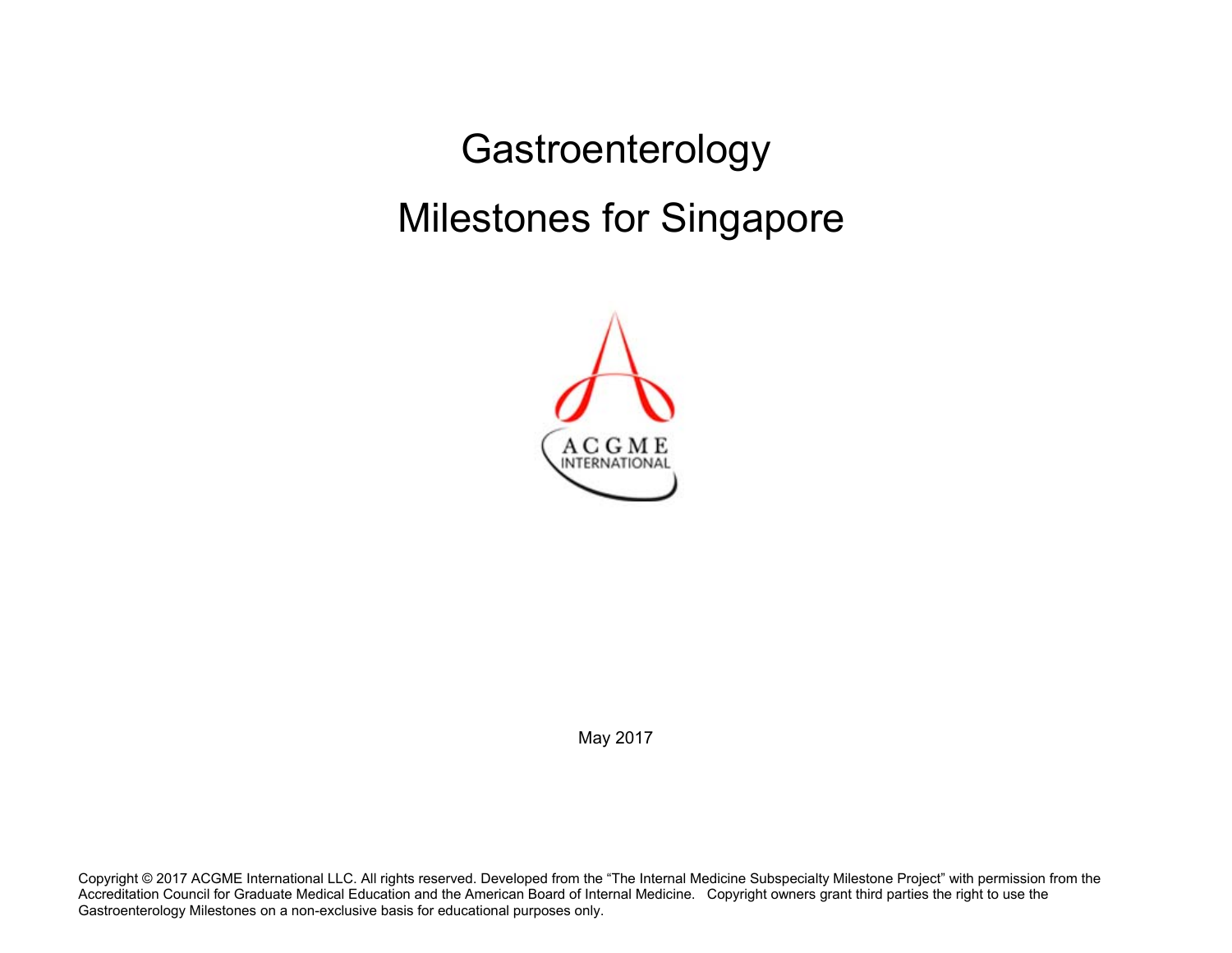## The Gastroenterology Milestones for Singapore

The Milestones are designed only for use in evaluation of fellows in the context of their participation in ACGME-I-accredited fellowship programs. The Milestones provide a framework for the assessment of the development of the fellow in key dimensions of the elements of physician competency in a subspecialty. They neither represent the entirety of the dimensions of the six domains of physician competency, nor are they designed to be relevant in any other context.

Copyright © 2017 ACGME International LLC. All rights reserved. Developed from the "The Internal Medicine Subspecialty Milestone Project" with permission from the Accreditation Council for Graduate Medical Education and the American Board of Internal Medicine. Copyright owners grant third parties the right to use the Gastroenterology Milestones on a non-exclusive basis for educational purposes only. The state of the state of the state of the state of the state of the state of the state of the state of the state of the state of the state of the state of the state of th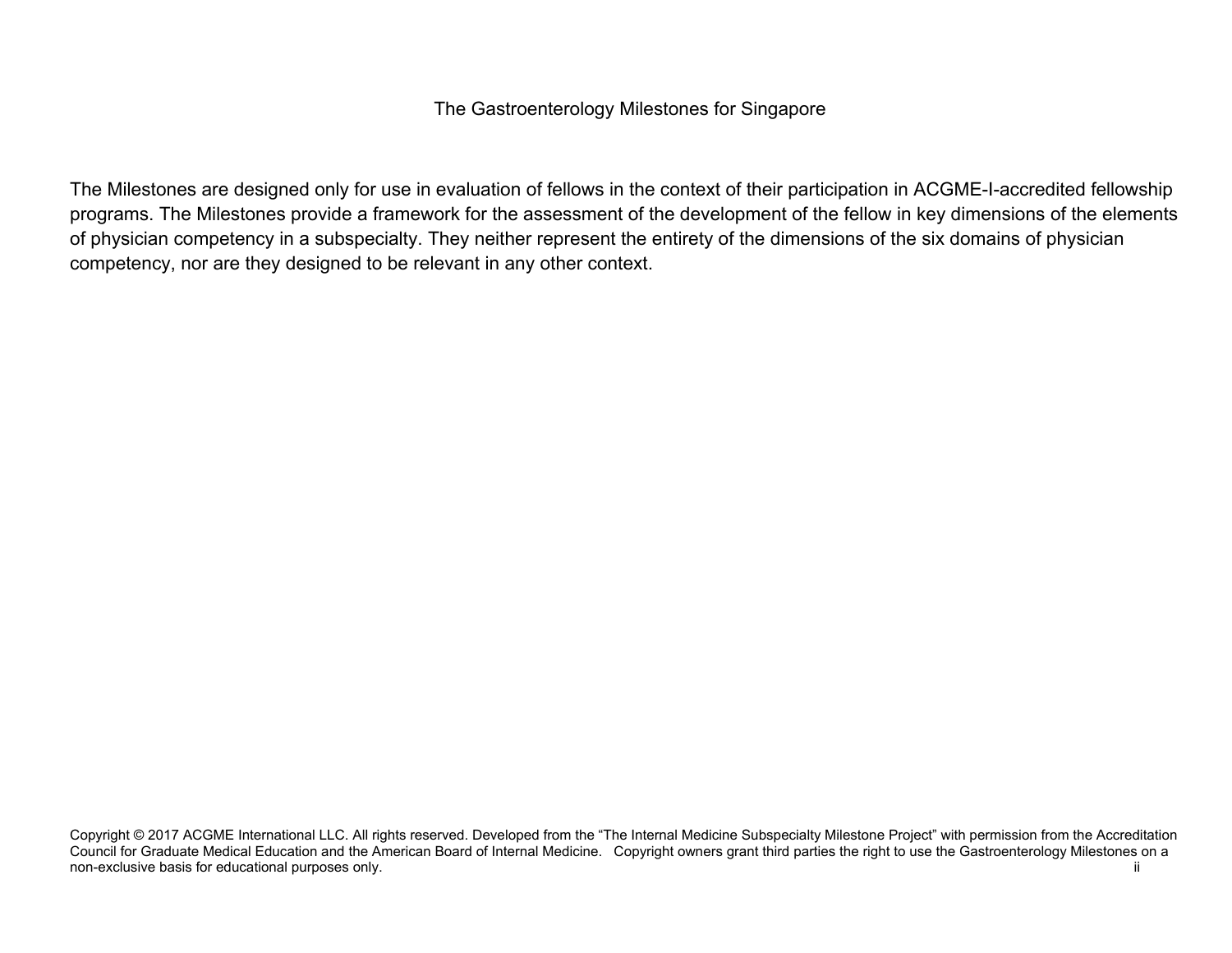# **Milestones Reporting**

This document presents milestones designed for programs to use in semi-annual review of fellow performance and reporting to the ACGME-I. Milestones are knowledge, skills, attitudes, and other attributes for each of the ACGME-I competencies organized in a developmental framework from less to more advanced. They are descriptors and targets for fellow performance as a learner moves from entry into their program through graduation.

For each period, review and reporting will involve selecting milestone levels that best describe each fellow's current performance and attributes. Milestones are arranged in numbered levels. Tracking from "Level 1" to "Level 5" is synonymous with moving from novice to expert in the subspecialty. These levels do not correspond with time in the educational program. Dependent upon previous education and experience, fellows may enter a program at varying points in the Milestones.

Selection of a level implies that the fellow substantially demonstrates the milestones in that level, as well as those in lower levels (see the diagram on page v).

**Level 1:** The fellow demonstrates milestones expected of an incoming fellow.

**Level 2:** The fellow is advancing and demonstrates additional milestones, but is not yet performing at a mid- fellowship level.

**Level 3:** The fellow continues to advance and demonstrate additional milestones; the fellow demonstrates the majority of milestones targeted for fellowship in this sub-competency.

**Level 4:** The fellow has advanced so that he or she now substantially demonstrates the milestones targeted for fellowship. This level is designed as the graduation target.

Level 5: The fellow has advanced beyond performance targets set for fellowship and is demonstrating "aspirational" goals which might describe the performance of someone who has been in practice for several years. It is expected that only a few exceptional fellows will reach this level.

Copyright © 2017 ACGME International LLC. All rights reserved. Developed from the "The Internal Medicine Subspecialty Milestone Project" with permission from the Accreditation Council for Graduate Medical Education and the American Board of Internal Medicine. Copyright owners grant third parties the right to use the Gastroenterology Milestones on a non-exclusive basis for educational purposes only. This is a state of the state of the state of the state of the state of the state of the state of the state of the state of the state of the state of the state of the state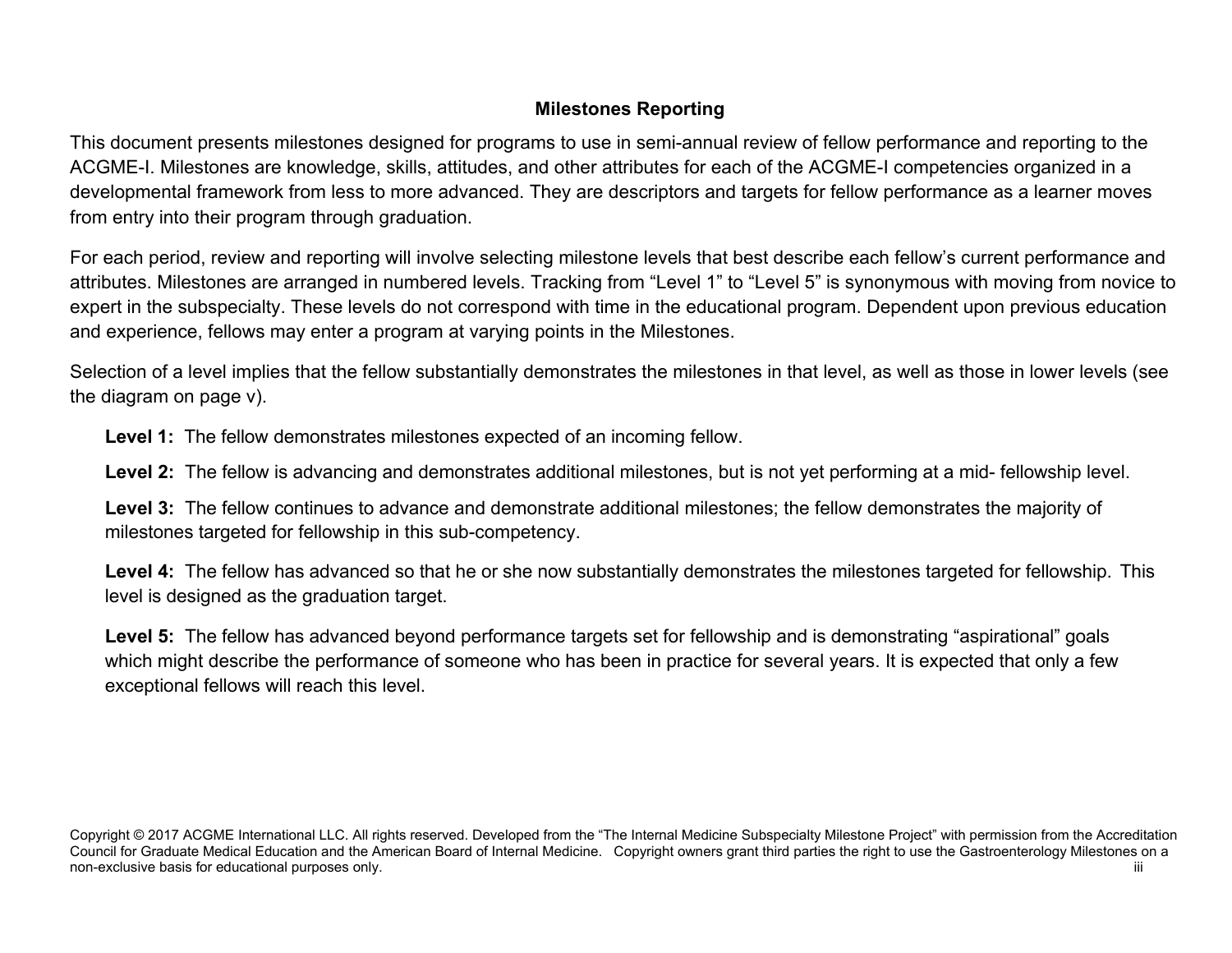# **Additional Notes**

The "Level 4" Milestones are designed as the graduation *target* and *do not* represent a graduation *requirement*. Making decisions about readiness for graduation is the purview of the program director. Study of Milestones performance data will be required before the ACGME-I and its partners will be able to determine whether milestones in the first four levels appropriately represent the developmental framework, and whether Milestone data overall are of sufficient quality to be used for high-stakes decisions.

*Answers to Frequently Asked Questions about Milestones are posted on the ACGME-I website.* 

Copyright © 2017 ACGME International LLC. All rights reserved. Developed from the "The Internal Medicine Subspecialty Milestone Project" with permission from the Accreditation Council for Graduate Medical Education and the American Board of Internal Medicine. Copyright owners grant third parties the right to use the Gastroenterology Milestones on a non-exclusive basis for educational purposes only. The state of the state of the state of the state of the state of the state of the state of the state of the state of the state of the state of the state of the state of th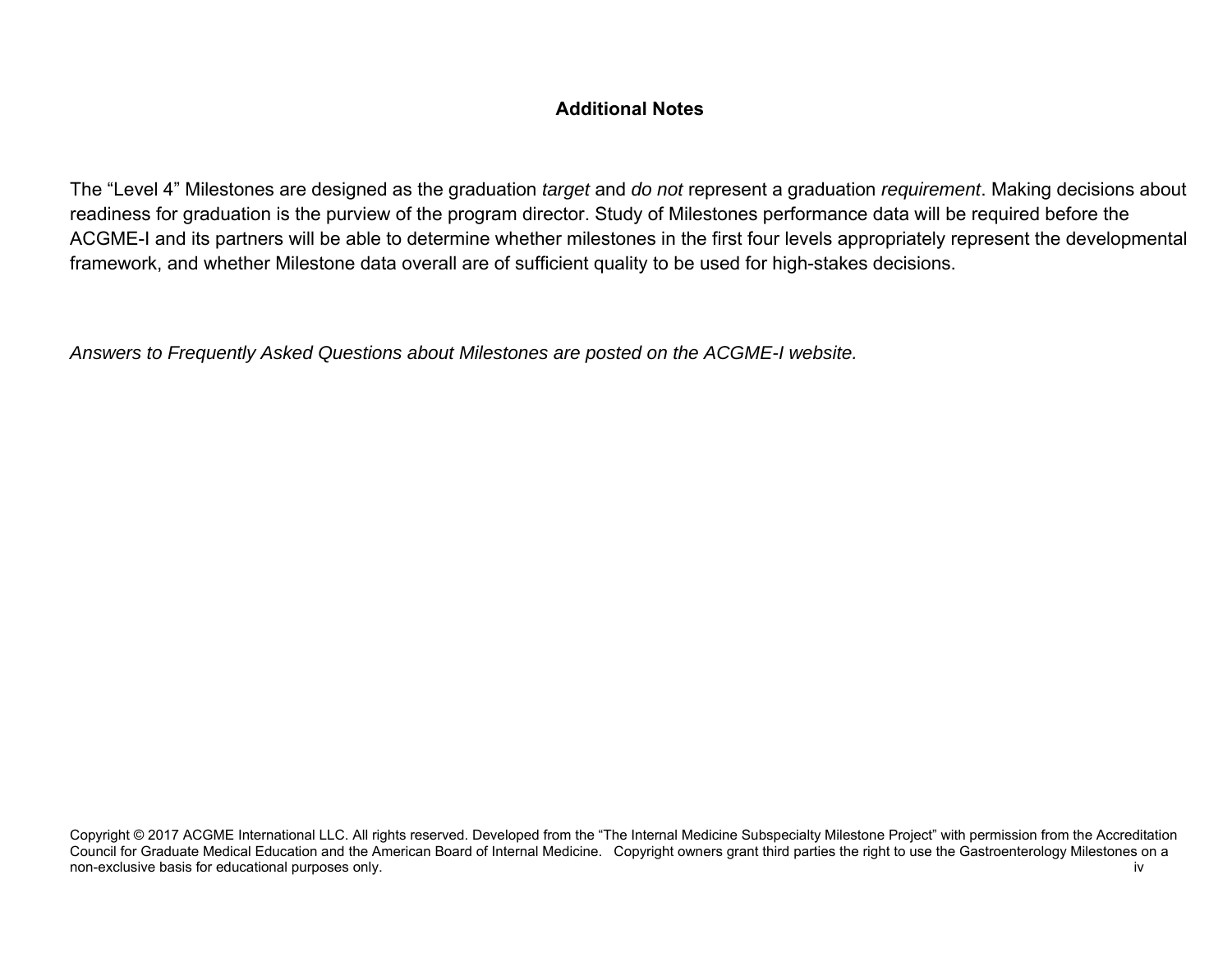The diagram below presents an example set of milestones for one sub-competency in the same format as the ACGME-I Report Worksheet. For each reporting period, a learner's performance on the milestones for each sub-competency will be indicated by selecting the level of milestones that best describes that learner's performance in relation to those milestones.

| Systems-Based Practice 1: Patient Safety and Quality Improvement                                                                                                    |                                                                                                                                                                                                                                                 |                                                                                                                                                                                                      |                                                                                                                                                                                                                    |                                                                                                                                                                                                         |  |
|---------------------------------------------------------------------------------------------------------------------------------------------------------------------|-------------------------------------------------------------------------------------------------------------------------------------------------------------------------------------------------------------------------------------------------|------------------------------------------------------------------------------------------------------------------------------------------------------------------------------------------------------|--------------------------------------------------------------------------------------------------------------------------------------------------------------------------------------------------------------------|---------------------------------------------------------------------------------------------------------------------------------------------------------------------------------------------------------|--|
| Level 1                                                                                                                                                             | Level 2                                                                                                                                                                                                                                         | Level 3                                                                                                                                                                                              | Level 4                                                                                                                                                                                                            | Level 5                                                                                                                                                                                                 |  |
| Demonstrates<br>knowledge of common<br>patient safety events                                                                                                        | Identifies system<br>factors that lead to<br>patient safety events                                                                                                                                                                              | Participates in analysis<br>of patient safety events<br>(simulated or actual)                                                                                                                        | Conducts analysis of<br>patient safety events<br>and offers error<br>prevention strategies<br>(simulated or actual)                                                                                                | Actively engages teams<br>and processes to<br>modify systems to<br>prevent patient safety<br>events                                                                                                     |  |
| Demonstrates<br>knowledge of how to<br>report patient safety<br>events<br>Demonstrates<br>knowledge of basic<br>quality improvement<br>methodologies and<br>metrics | Reports patient safety<br>events through<br>institutional reporting<br>systems (actual or<br>simulated)<br>Describes local quality<br>improvement initiatives<br>(e.g., community<br>vaccination rate.<br>infection rate, smoking<br>cessation) | Participates in<br>disclosure of patient<br>safety events to<br>patients and families<br>(simulated or actual)<br>Participates in local<br>quality improvement<br>initiatives                        | Discloses patient safety<br>events to patients and<br>families (simulated or<br>actual)<br>Demonstrates the skills<br>required to identify,<br>develop, implement, and<br>analyze a quality<br>improvement project | Role models or mentors<br>others in the disclosure<br>of patient safety events<br>Creates, implements,<br>and assesses quality<br>improvement initiatives<br>at the institutional or<br>community level |  |
|                                                                                                                                                                     |                                                                                                                                                                                                                                                 |                                                                                                                                                                                                      |                                                                                                                                                                                                                    |                                                                                                                                                                                                         |  |
| Comments:                                                                                                                                                           |                                                                                                                                                                                                                                                 |                                                                                                                                                                                                      |                                                                                                                                                                                                                    | Not yet achieved Level 1                                                                                                                                                                                |  |
| Selecting a response box in the middle<br>of a level implies that milestones in<br>that level and in lower levels have been<br>substantially demonstrated.          |                                                                                                                                                                                                                                                 | Selecting a response box on the line in<br>between levels indicates that milestones in<br>lower levels have been substantially<br>demonstrated as well as some milestones in<br>the higher level(s). |                                                                                                                                                                                                                    |                                                                                                                                                                                                         |  |

Copyright © 2017 ACGME International LLC. All rights reserved. Developed from the "The Internal Medicine Subspecialty Milestone Project" with permission from the Accreditation Council for Graduate Medical Education and the American Board of Internal Medicine. Copyright owners grant third parties the right to use the Gastroenterology Milestones on a non-exclusive basis for educational purposes only. The contract of the contract of the contract of the contract of the contract of the contract of the contract of the contract of the contract of the contract of the contrac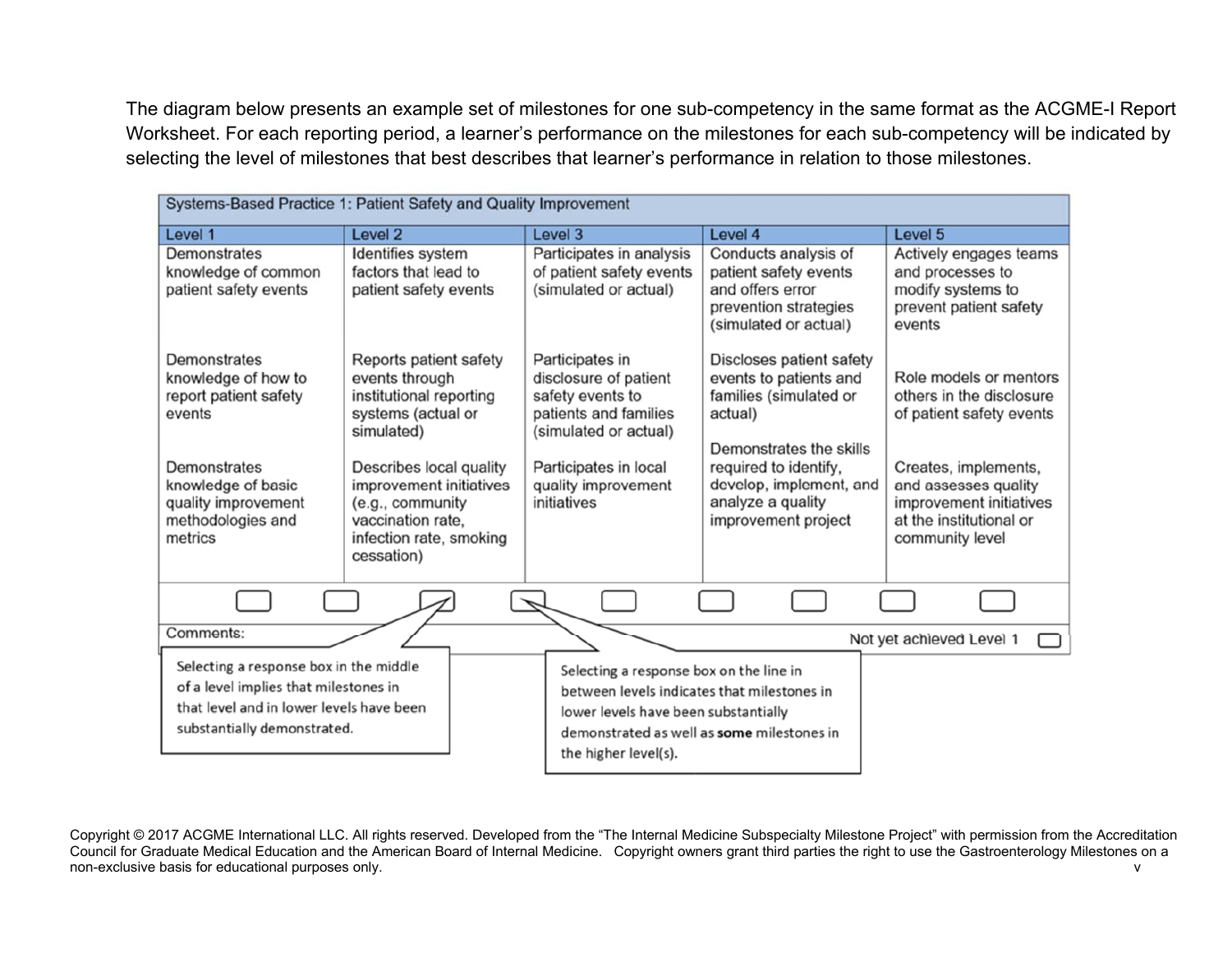| Patient Care 1: Gathering and Synthesizing Essential and Accurate Information to Define Each Patient's Clinical Problem(s)                             |                                                                                                                    |                                                                                                                                                                           |                                                                                                                                 |                                                                                                                                                         |  |  |
|--------------------------------------------------------------------------------------------------------------------------------------------------------|--------------------------------------------------------------------------------------------------------------------|---------------------------------------------------------------------------------------------------------------------------------------------------------------------------|---------------------------------------------------------------------------------------------------------------------------------|---------------------------------------------------------------------------------------------------------------------------------------------------------|--|--|
| Level 1                                                                                                                                                | Level <sub>2</sub>                                                                                                 | Level 3                                                                                                                                                                   | Level 4                                                                                                                         | Level 5                                                                                                                                                 |  |  |
| Inconsistently collects<br>accurate historical data                                                                                                    | Consistently acquires<br>accurate and relevant<br>histories                                                        | Acquires accurate<br>histories in an efficient,<br>prioritized, and<br>hypothesis-driven fashion                                                                          | Obtains relevant historical<br>subtleties, including<br>sensitive information that<br>informs the differential<br>diagnosis     | Role models and teaches<br>the effective use of history<br>and physical examination<br>skills to minimize the need<br>for further diagnostic<br>testing |  |  |
| Performs physical exam,<br>but misses some key<br>physical exam findings                                                                               | Consistently performs<br>accurate and<br>appropriately thorough<br>physical exams                                  | Performs accurate<br>physical exams that are<br>targeted to the patient's<br>problems                                                                                     | Identifies subtle or<br>unusual physical exam<br>findings                                                                       |                                                                                                                                                         |  |  |
| Relies exclusively on<br>documentation of others to<br>generate own database or<br>differential diagnosis or is<br>overly reliant on<br>secondary data | Consistently recognizes<br>patient's central clinical<br>problem but develops<br>limited differential<br>diagnoses | Uses and synthesizes<br>collected data to define a<br>patient's central clinical<br>problem(s) to generate a<br>prioritized differential<br>diagnosis and problem<br>list | Efficiently utilizes all<br>sources of secondary data<br>to inform differential<br>diagnosis                                    |                                                                                                                                                         |  |  |
| Inconsistently recognizes<br>patient's central clinical<br>problems<br>Inconsistently recognizes<br>potentially life threatening<br>problems           | Consistently recognizes<br>potentially life threatening<br>problems                                                |                                                                                                                                                                           | <b>Effectively uses history</b><br>and physical examination<br>skills to minimize the need<br>for further diagnostic<br>testing |                                                                                                                                                         |  |  |
|                                                                                                                                                        |                                                                                                                    |                                                                                                                                                                           |                                                                                                                                 |                                                                                                                                                         |  |  |
| Comments:                                                                                                                                              | Not Yet Achieved Level 1                                                                                           |                                                                                                                                                                           |                                                                                                                                 |                                                                                                                                                         |  |  |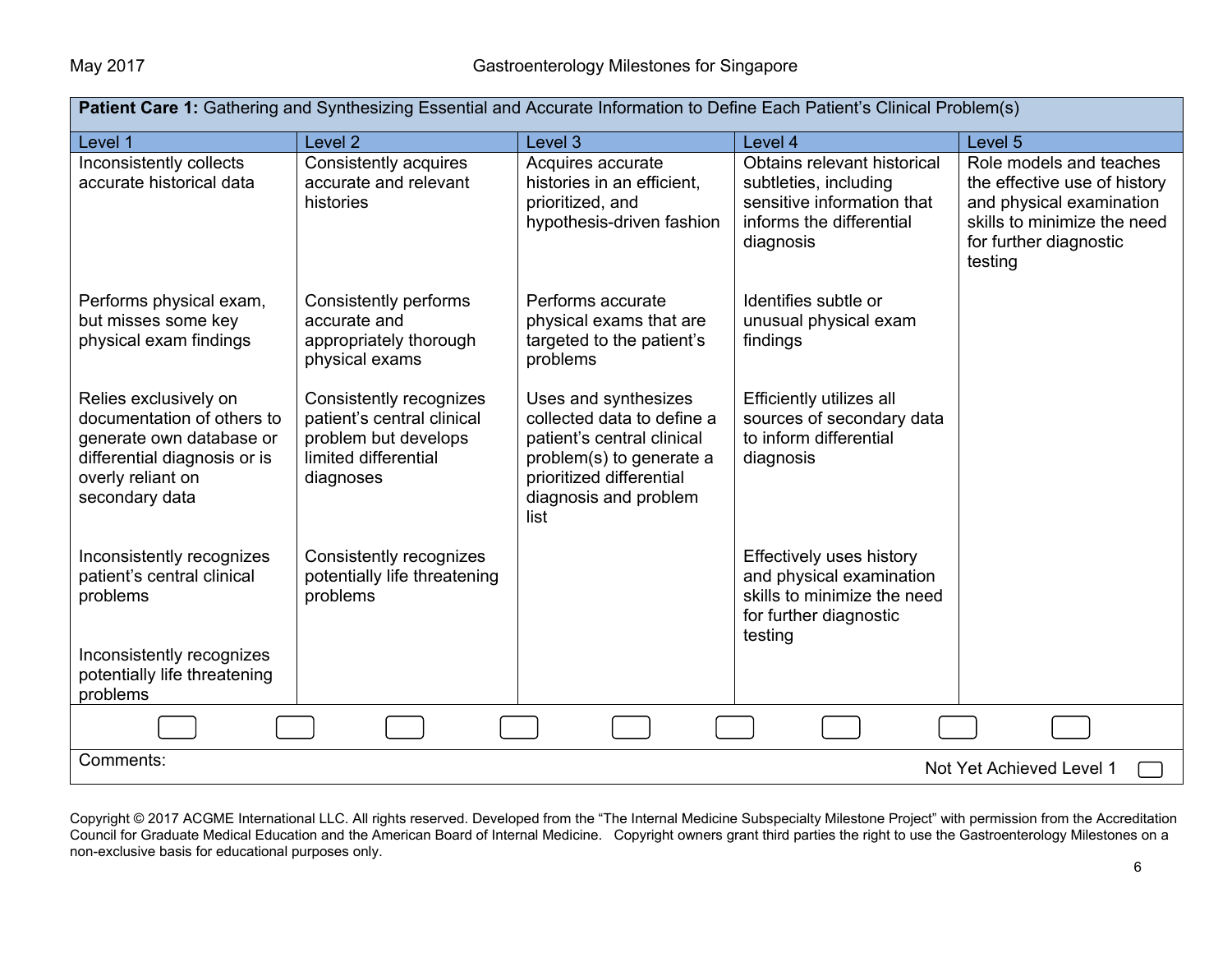### May 2017 Gastroenterology Milestones for Singapore

| Patient Care 2: Developing and Achieving Comprehensive Management Plan for Each Patient |                                                                                                   |                                                                                                                                                     |                                                                                                                                                               |                                                                                                                                                                   |  |
|-----------------------------------------------------------------------------------------|---------------------------------------------------------------------------------------------------|-----------------------------------------------------------------------------------------------------------------------------------------------------|---------------------------------------------------------------------------------------------------------------------------------------------------------------|-------------------------------------------------------------------------------------------------------------------------------------------------------------------|--|
| Level 1                                                                                 | Level <sub>2</sub>                                                                                | Level 3                                                                                                                                             | Level 4                                                                                                                                                       | Level 5                                                                                                                                                           |  |
| Develops care plans that<br>are inconsistently<br>appropriate or accurate               | Consistently develops an<br>appropriate care plan but<br>seeks additional guidance<br>when needed | Consistently develops<br>appropriate care plan                                                                                                      | Appropriately modifies<br>care plans based on<br>patient's clinical course,<br>additional data, patient<br>preferences, and cost-<br>effectiveness principles | Role models and teaches<br>complex and patient-<br>centered care                                                                                                  |  |
| Inconsistently reacts to<br>situations that require<br>urgent or emergency care         | Consistently reacts to<br>situations that require<br>urgent or emergency care                     | Consistently recognizes<br>situations requiring urgent<br>or emergency care and<br>arranges for an<br>appropriate level of care                     | Recognizes disease<br>presentations that deviate<br>from common patterns and<br>require complex decision-<br>making, incorporating<br>diagnostic uncertainty  | Develops customized,<br>prioritized care plans for<br>the most complex patients,<br>incorporating diagnostic<br>uncertainty and cost-<br>effectiveness principles |  |
| Inconsistently seeks<br>additional guidance when<br>needed                              |                                                                                                   | Appropriately manages<br>straight-forward, common<br>infectious disease cases<br>Seeks additional guidance<br>and/or consultation as<br>appropriate | Manages complex acute<br>and chronic conditions                                                                                                               |                                                                                                                                                                   |  |
|                                                                                         |                                                                                                   |                                                                                                                                                     |                                                                                                                                                               |                                                                                                                                                                   |  |
| Comments:<br>Not Yet Achieved Level 1                                                   |                                                                                                   |                                                                                                                                                     |                                                                                                                                                               |                                                                                                                                                                   |  |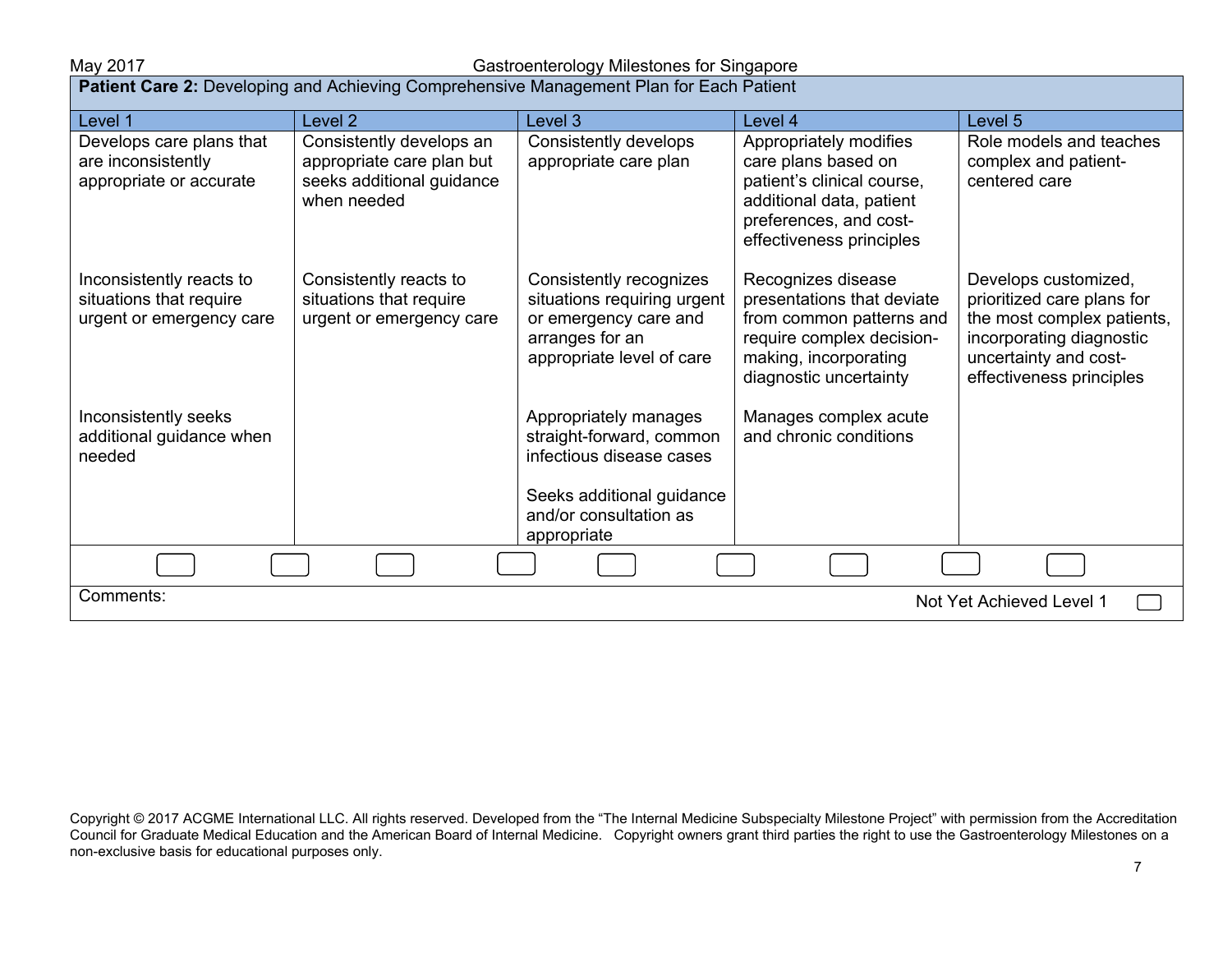### May 2017 Gastroenterology Milestones for Singapore

| <b>Patient Care 3:</b> Management of Patients with Progressive Responsibility and Independence                                      |                                                                                                                                                  |                                                                                                                           |                                                                                                                                                                                                                            |                                                                                                                |  |
|-------------------------------------------------------------------------------------------------------------------------------------|--------------------------------------------------------------------------------------------------------------------------------------------------|---------------------------------------------------------------------------------------------------------------------------|----------------------------------------------------------------------------------------------------------------------------------------------------------------------------------------------------------------------------|----------------------------------------------------------------------------------------------------------------|--|
| Level 1                                                                                                                             | Level 2                                                                                                                                          | Level 3                                                                                                                   | Level 4                                                                                                                                                                                                                    | Level <sub>5</sub>                                                                                             |  |
| Requires direct advance<br>beyond the need for direct<br>supervision in the delivery<br>of patient care                             | Requires direct and<br>indirect supervision to<br>ensure patient safety and<br>quality care                                                      | Requires indirect<br>supervision to ensure<br>patient safety and quality<br>care                                          | Independently manages<br>patients who have a<br>broad spectrum of clinical<br>disorders, including<br>undifferentiated<br>syndromes, across<br>applicable inpatient,<br>outpatient, and<br>ambulatory clinical<br>settings | <b>Effectively manages</b><br>unusual, rare, or complex<br>disorders appropriately in<br>all clinical settings |  |
| Requires direct<br>supervision to manage<br>problems or common<br>chronic diseases<br>appropriately in all clinical<br>settings     | Requires direct and<br>indirect supervision to<br>manage problems or<br>common chronic diseases<br>appropriately in all clinical<br>settings     | Provides appropriate<br>preventive care and<br>chronic disease<br>management<br>appropriately in all clinical<br>settings | Seeks additional<br>guidance and/or<br>consultation as<br>appropriate                                                                                                                                                      |                                                                                                                |  |
| Inconsistently provides<br>preventive care in<br>appropriately all clinical<br>settings                                             | Consistently provides<br>preventive care<br>appropriately in all clinical<br>settings, with guidance                                             | Provides comprehensive<br>care for single or multiple<br>diagnoses appropriately<br>in all clinical settings              | Appropriately manages<br>situations requiring urgent<br>or emergency care                                                                                                                                                  |                                                                                                                |  |
| Requires direct<br>supervision to manage<br>patients with<br>straightforward diagnoses<br>appropriately in all clinical<br>settings | Requires direct and<br>indirect supervision to<br>manage patients with<br>straightforward diagnoses<br>appropriately in all clinical<br>settings | Under supervision,<br>provides appropriate care<br>in the intensive care unit                                             | Effectively supervises the<br>management decisions of<br>the team appropriately in<br>all clinical settings                                                                                                                |                                                                                                                |  |
|                                                                                                                                     | Manages complex<br>inpatients or patients<br>requiring intensive care,<br>with guidance                                                          | Initiates management<br>plans for urgent or<br>emergency care                                                             |                                                                                                                                                                                                                            |                                                                                                                |  |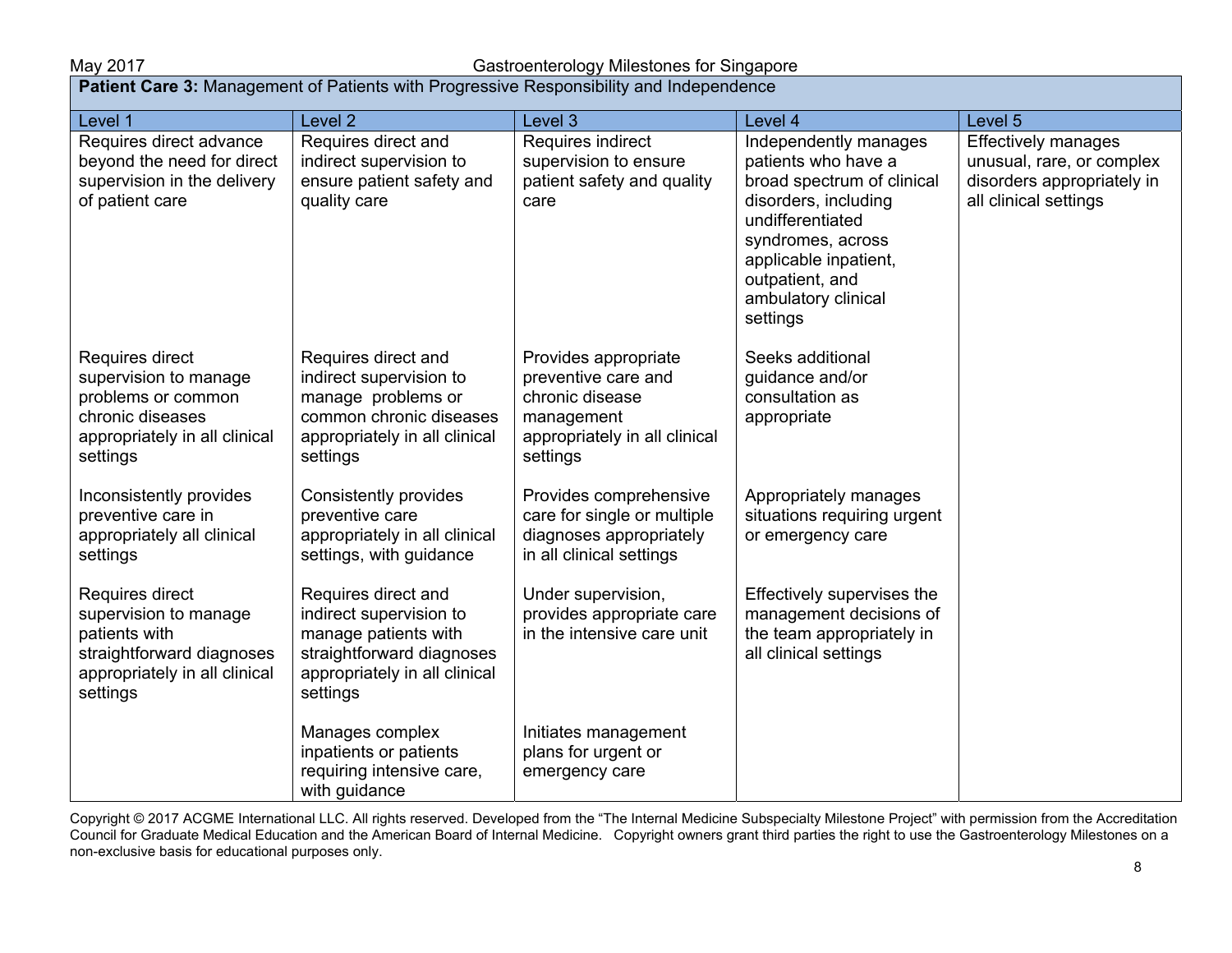| May 2017  | Gastroenterology Milestones for Singapore |  |  |  |  |                          |  |
|-----------|-------------------------------------------|--|--|--|--|--------------------------|--|
|           |                                           |  |  |  |  |                          |  |
|           |                                           |  |  |  |  |                          |  |
|           |                                           |  |  |  |  |                          |  |
|           |                                           |  |  |  |  |                          |  |
|           |                                           |  |  |  |  |                          |  |
| Comments: |                                           |  |  |  |  | Not Yet Achieved Level 1 |  |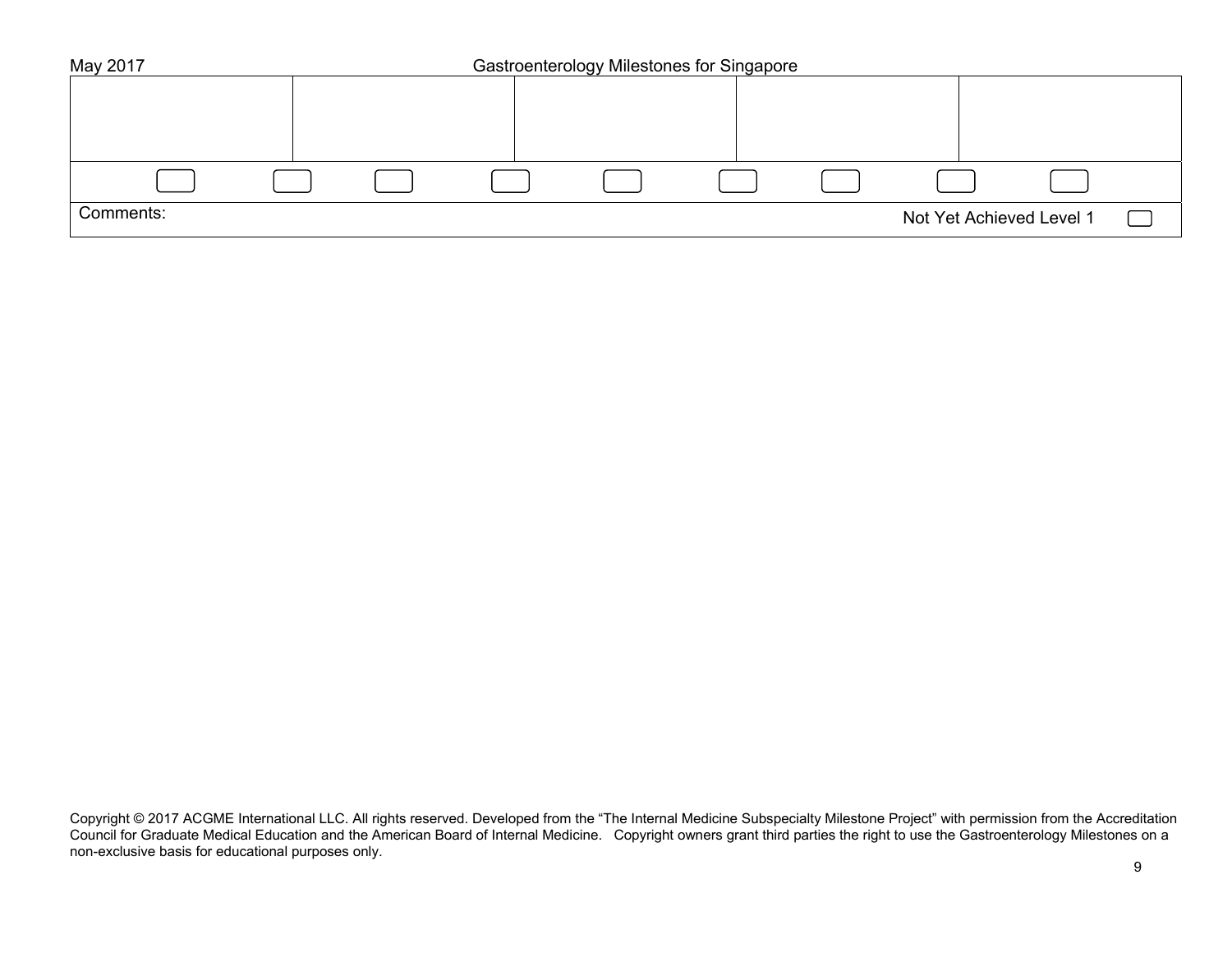| <b>Patient Care 4:</b> Skill in Performing and Interpreting Invasive Procedures                                                   |                                                                                                                                |                                                                                                                                                                 |                                                                                                                                                         |                                                                                                                                            |  |
|-----------------------------------------------------------------------------------------------------------------------------------|--------------------------------------------------------------------------------------------------------------------------------|-----------------------------------------------------------------------------------------------------------------------------------------------------------------|---------------------------------------------------------------------------------------------------------------------------------------------------------|--------------------------------------------------------------------------------------------------------------------------------------------|--|
| Level 1                                                                                                                           | Level <sub>2</sub>                                                                                                             | Level 3                                                                                                                                                         | Level 4                                                                                                                                                 | Level 5                                                                                                                                    |  |
| Possesses insufficient<br>technical skill for safe<br>completion of common<br>invasive procedures with<br>appropriate supervision | Possesses basic technical skill<br>for safe completion of common<br>invasive procedures with<br>appropriate direct supervision | Possesses sufficient technical<br>skill for the completion and<br>interpretation of some commor<br>invasive procedures with<br>appropriate indirect supervision | Consistently demonstrates<br>technical skill to successfully<br>and safely perform and interpret<br>invasive procedures                                 | Demonstrates skill to<br>independently perform and<br>interpret complex invasive<br>procedures that are<br>anticipated for future practice |  |
| Is inattentive to patient safety<br>and comfort when performing<br>invasive procedures                                            | Is attentive to patient safety<br>and comfort when performing<br>invasive procedures                                           | Consistently manages patient<br>safety and comfort when<br>performing invasive<br>procedures                                                                    | Maximizes patient comfort and<br>safety when performing invasive<br>procedures                                                                          | Demonstrates expertise to<br>teach and supervise others<br>in the performance of<br>invasive procedures                                    |  |
| Applies the ethical principles of<br>informed consent                                                                             | Recognizes the need to<br>obtain informed consent for<br>procedures, and effectively<br>obtains it                             | Consistently recognizes<br>appropriate patients,<br>indications, and associated<br>risks in the performance of<br>invasive procedures                           | Consistently recognizes<br>appropriate patients, indications,<br>and associated risks in the<br>performance of invasive<br>procedures in all situations | Designs consent instrument<br>for a human subject research<br>study; files an Institution<br>Review Board (IRB)<br>application             |  |
| Recognizes the need to obtain<br>informed consent for<br>procedures, but ineffectively<br>obtains it                              |                                                                                                                                | Obtains and documents<br>informed consent                                                                                                                       | Effectively obtains and<br>documents informed consent in<br>challenging circumstances (e.g.,<br>language or cultural barriers)                          |                                                                                                                                            |  |
| Understands and<br>communicates ethical<br>principles of informed<br>consent                                                      |                                                                                                                                |                                                                                                                                                                 | Quantifies evidence for risk-<br>benefit analysis during<br>obtainment of informed consent<br>for complex procedures or<br>therapies                    |                                                                                                                                            |  |
|                                                                                                                                   |                                                                                                                                |                                                                                                                                                                 |                                                                                                                                                         |                                                                                                                                            |  |
| Comments:<br>Not Yet Achieved Level 1                                                                                             |                                                                                                                                |                                                                                                                                                                 |                                                                                                                                                         |                                                                                                                                            |  |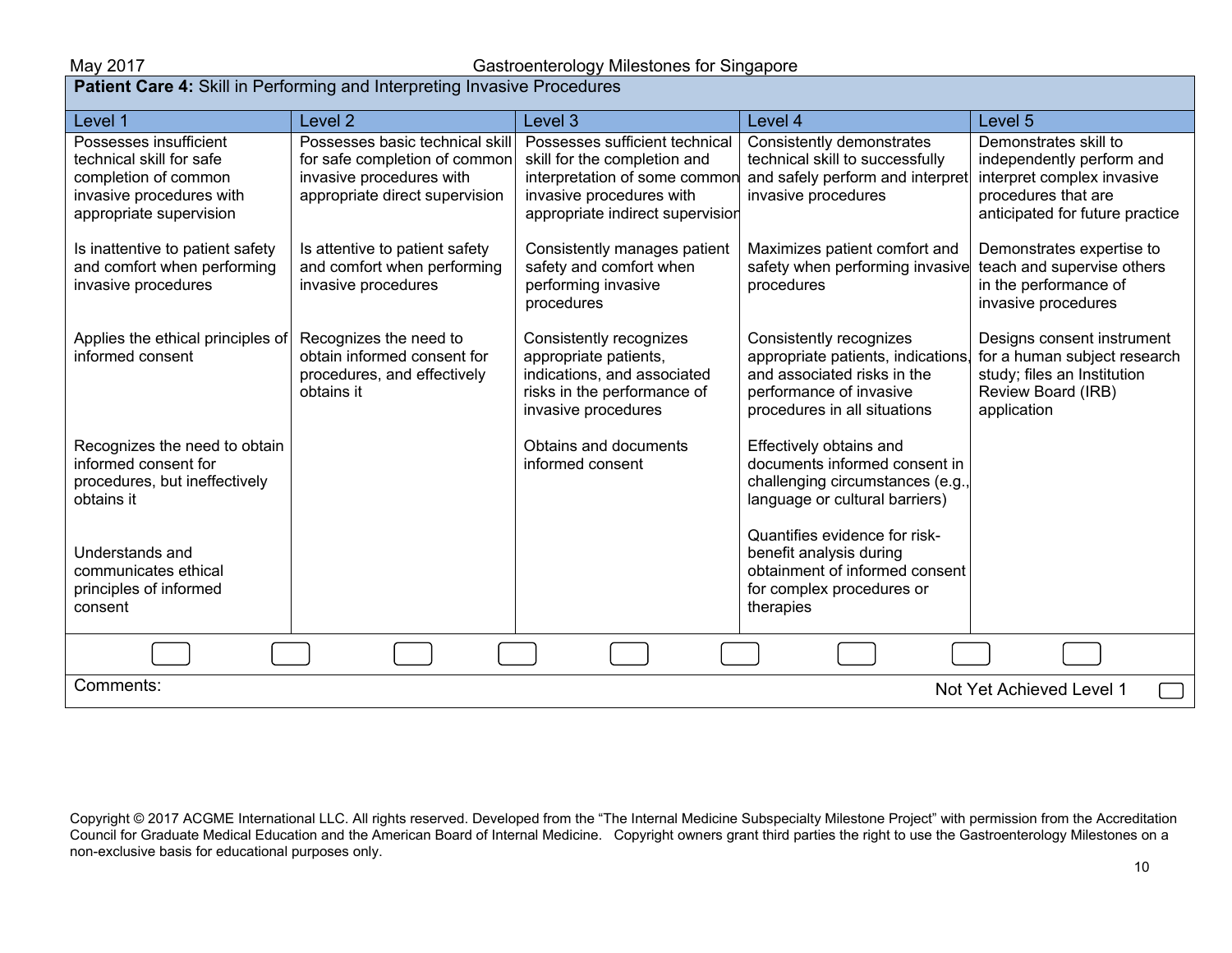| <b>Patient Care 5:</b> Skill in Performing and Interpreting Non-Invasive Procedures and/or Testing                                                      |                                                                                                                                                      |                                                                                                                                                                                          |                                                                                                                                                                                       |                                                                                                                                        |  |
|---------------------------------------------------------------------------------------------------------------------------------------------------------|------------------------------------------------------------------------------------------------------------------------------------------------------|------------------------------------------------------------------------------------------------------------------------------------------------------------------------------------------|---------------------------------------------------------------------------------------------------------------------------------------------------------------------------------------|----------------------------------------------------------------------------------------------------------------------------------------|--|
| Level 1                                                                                                                                                 | Level <sub>2</sub>                                                                                                                                   | Level 3                                                                                                                                                                                  | Level 4                                                                                                                                                                               | Level 5                                                                                                                                |  |
| Inconsistently recognizes<br>patients for whom non-<br>invasive procedures<br>and/or testing are not<br>warranted or are unsafe                         | Possesses sufficient skill<br>to safely perform and<br>interpret non-invasive<br>procedures and/or testing<br>with appropriate direct<br>supervision | Consistently recognizes<br>appropriate patients,<br>indications, and associated<br>risks in the utilization of<br>non-invasive procedures<br>and/or testing with indirect<br>supervision | Consistently recognizes<br>appropriate patients,<br>indications, limitations, and<br>associated risks in<br>utilization of non-invasive<br>procedures and/or testing<br>independently | Demonstrates skill to<br>independently perform and<br>interpret complex non-<br>invasive procedures and/or<br>testing                  |  |
| Attempts to perform or<br>interpret non-invasive<br>procedures and/or testing<br>without sufficient skill or<br>supervision                             | Is attentive to patient<br>safety and comfort when<br>performing non-invasive<br>procedures and/or testing<br>procedures                             | Consistently integrates<br>procedures and/or testing<br>results with clinical<br>features in the evaluation<br>and management of<br>patients, with indirect<br>supervision               | Integrates procedures<br>and/or testing results with<br>clinical findings in the<br>evaluation and<br>management of patients<br>independently                                         | Demonstrates expertise to<br>teach and supervise others<br>in the performance of<br>advanced non-invasive<br>procedures and/or testing |  |
| Inconsistently recognizes<br>the need to discuss<br>procedure indications,<br>processes, or potential<br>risks with patients                            | Applies the ethical<br>principles of informed<br>consent                                                                                             | Safely performs and<br>interprets selected non-<br>invasive procedures and/or<br>testing procedures with<br>minimal supervision                                                          | Recognizes procedures<br>and/or testing results that<br>indicate high-risk state or<br>adverse prognosis                                                                              | Designs consent instrument<br>for a human subject<br>research study; files an IRB<br>application                                       |  |
| Inconsistently engages<br>the patient in the informed<br>consent process and/or<br>does not effectively<br>describe risks and<br>benefits of procedures | Recognizes need to obtain<br>informed consent for<br>procedures and effectively<br>obtains it                                                        | Consistently recognizes<br>high-risk findings and<br>artifacts/normal variants                                                                                                           | Recognizes artifacts and<br>normal variants in all<br>situations                                                                                                                      |                                                                                                                                        |  |
|                                                                                                                                                         | Understands and<br>communicates ethical<br>principles of informed<br>consent                                                                         | Consistently obtains and<br>documents informed<br>consent                                                                                                                                | Consistently performs and<br>interprets non-invasive<br>procedures and/or testing in<br>a safe and effective manner                                                                   |                                                                                                                                        |  |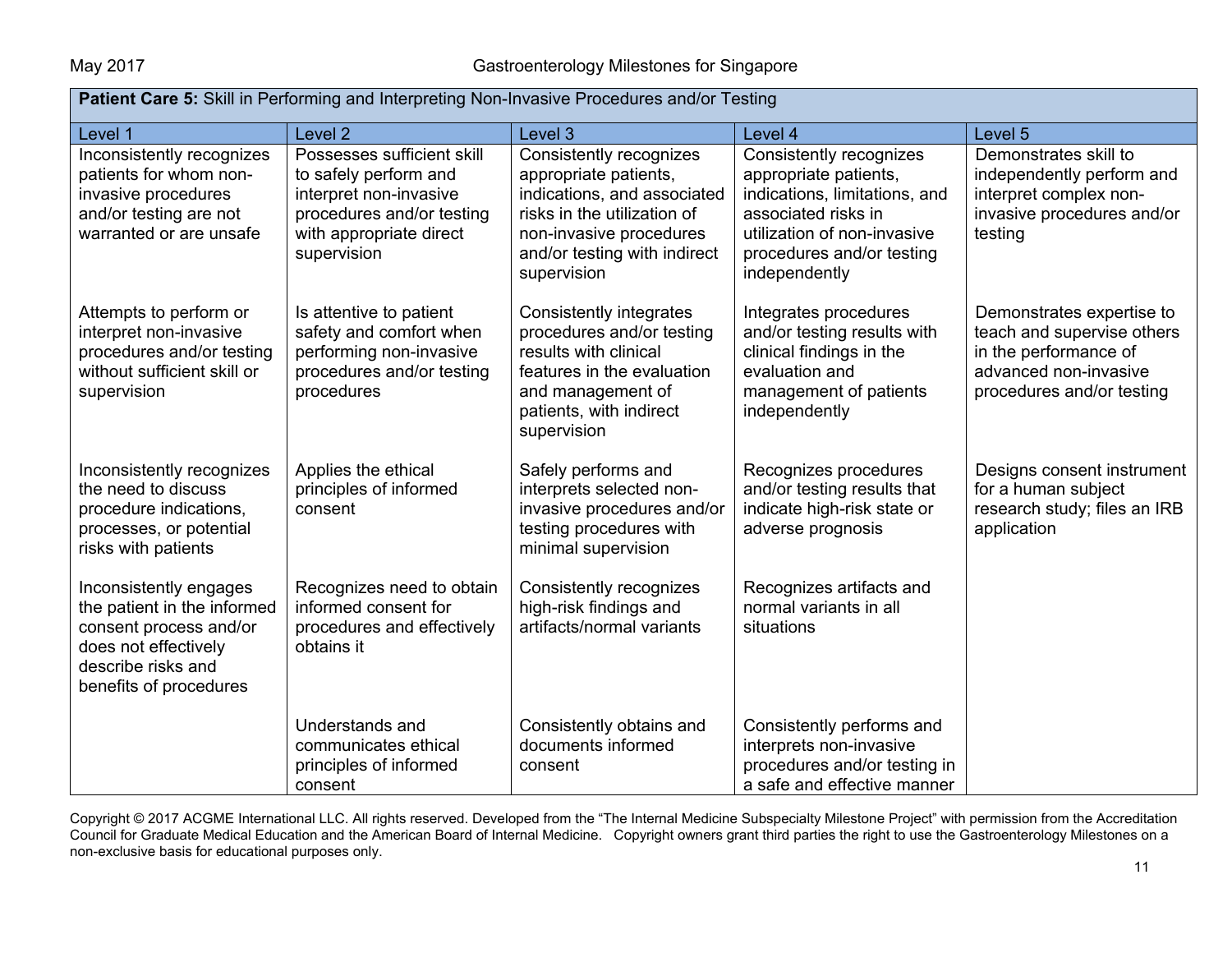| May 2017  | Gastroenterology Milestones for Singapore |                                                                                                                                                                                                  |                          |
|-----------|-------------------------------------------|--------------------------------------------------------------------------------------------------------------------------------------------------------------------------------------------------|--------------------------|
|           |                                           | Effectively obtains and<br>documents informed<br>consent in challenging<br>circumstances (e.g.,<br>language or cultural<br>barriers)<br>Quantifies evidence for risk-<br>benefit analysis during |                          |
|           |                                           | obtainment of informed<br>consent for complex<br>procedures and/or tests                                                                                                                         |                          |
|           |                                           |                                                                                                                                                                                                  |                          |
| Comments: |                                           |                                                                                                                                                                                                  | Not Yet Achieved Level 1 |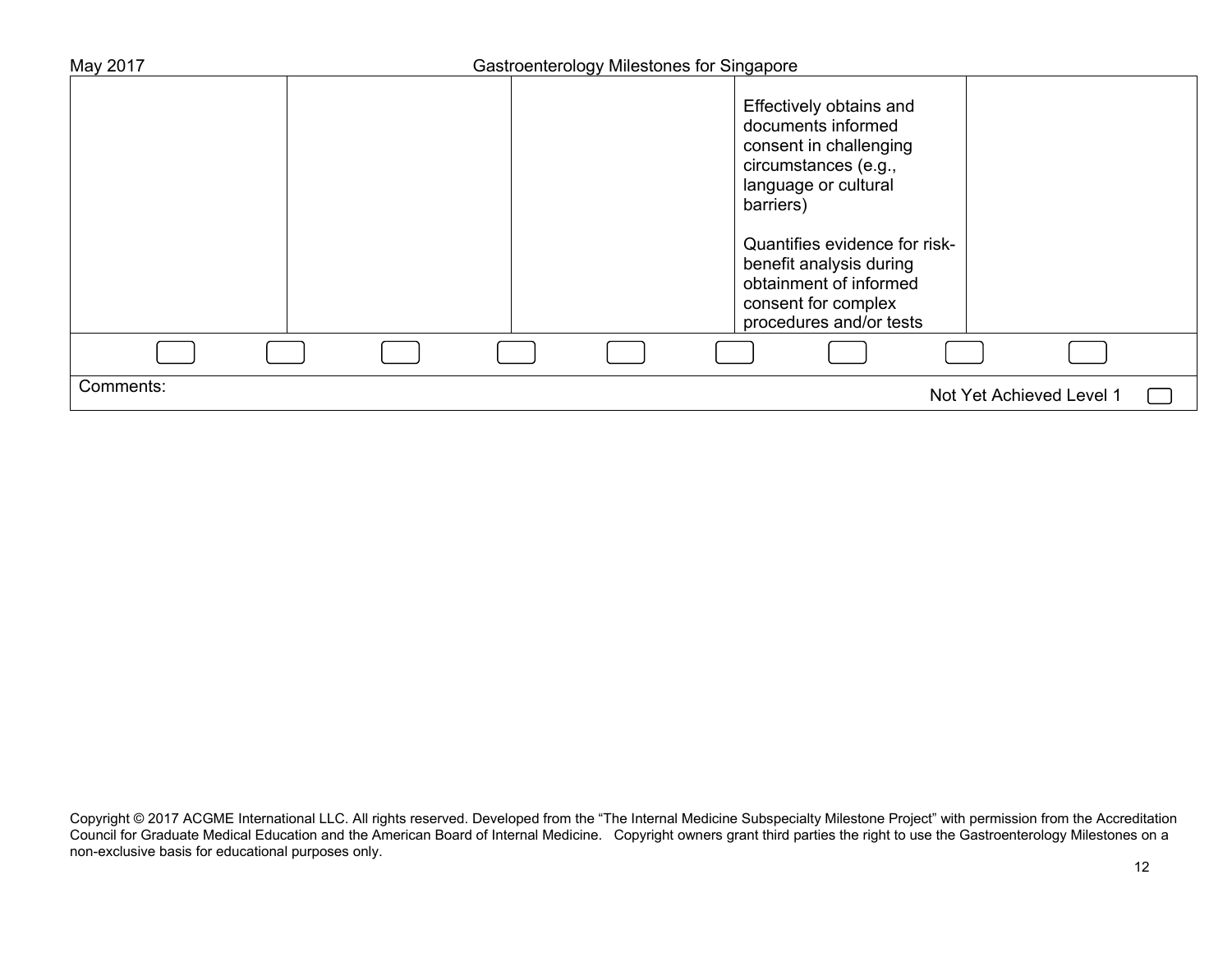**May 2017**<br>**Patient Care 6:** Consultative Care

| aucht Oare of Oblisandive Oare                                                                      |                                                                                                   |                                                                                                             |                                                                                                                                     |                                                                                                                                 |  |
|-----------------------------------------------------------------------------------------------------|---------------------------------------------------------------------------------------------------|-------------------------------------------------------------------------------------------------------------|-------------------------------------------------------------------------------------------------------------------------------------|---------------------------------------------------------------------------------------------------------------------------------|--|
| Level 1                                                                                             | Level 2                                                                                           | Level 3                                                                                                     | Level 4                                                                                                                             | Level 5                                                                                                                         |  |
| Inconsistently manages<br>patients as a consultant<br>to other physicians/health<br>care teams      | Consistently manages<br>patients as a consultant to<br>other physicians/health<br>care teams      | Provides consultation<br>services for patients with<br>clinical problems requiring<br>basic risk assessment | Provides consultation<br>services for patients with<br>basic and complex clinical<br>problems requiring detailed<br>risk assessment | Provides consultation<br>services for patients with<br>very complex clinical<br>problems requiring<br>extensive risk assessment |  |
| Inconsistently applies risk<br>assessment principles to<br>patients while acting as a<br>consultant | Consistently applies risk<br>assessment principles to<br>patients while acting as a<br>consultant | Asks meaningful clinical<br>questions that guide the<br>input of consultants                                | Appropriately integrates<br>recommendations from<br>other consultants in order<br>to effectively manage<br>patient care             | Models management of<br>discordant<br>recommendations from<br>multiple consultants                                              |  |
| Inconsistently formulates<br>a clinical question for a<br>consultant to address                     | Consistently formulates a<br>clinical question for a<br>consultant to address                     |                                                                                                             |                                                                                                                                     |                                                                                                                                 |  |
|                                                                                                     |                                                                                                   |                                                                                                             |                                                                                                                                     |                                                                                                                                 |  |
| Comments:                                                                                           |                                                                                                   |                                                                                                             |                                                                                                                                     | Not Yet Achieved Level 1                                                                                                        |  |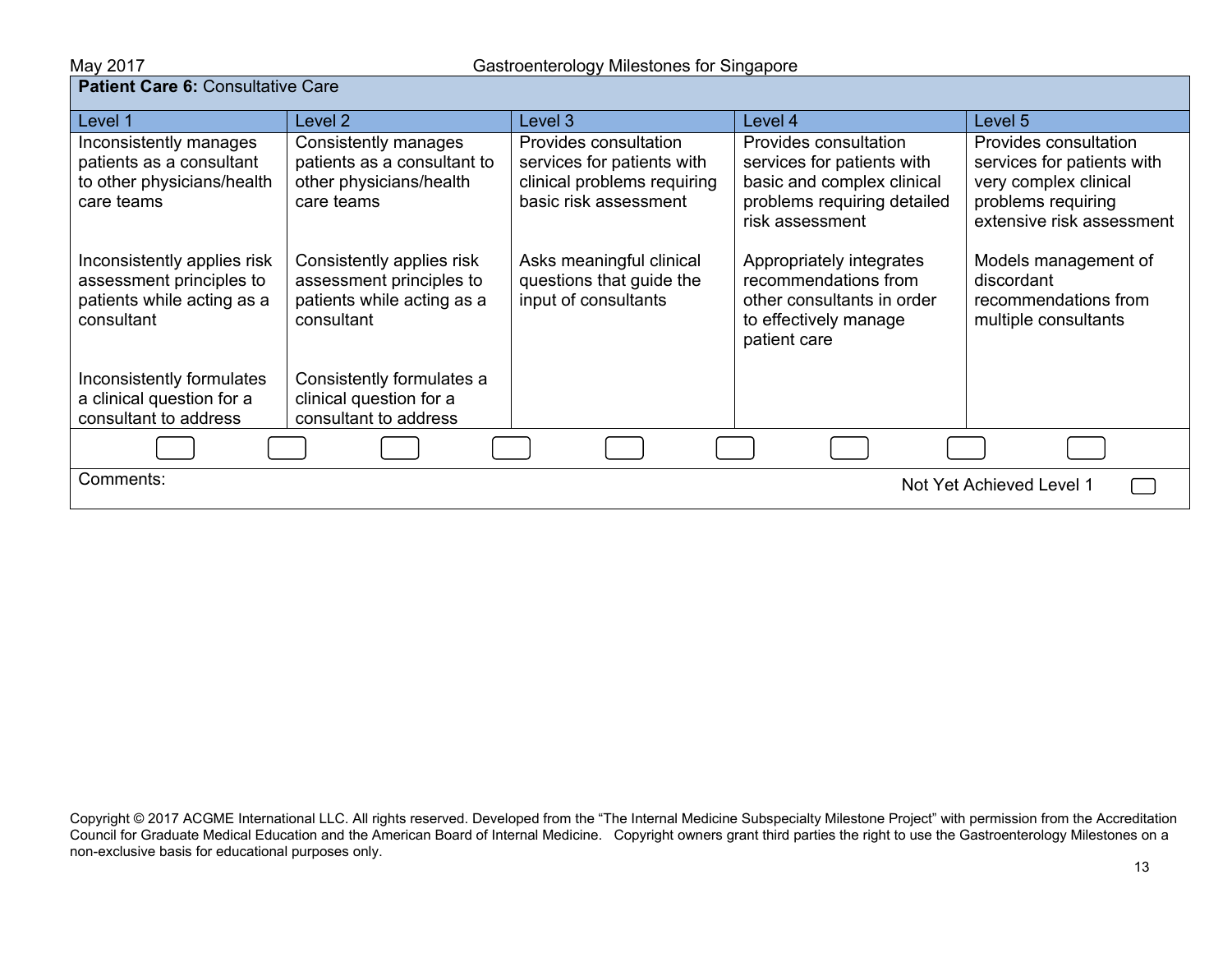| <b>Medical Knowledge 1: Clinical Knowledge</b>                                                                     |                                                                                                                                                                             |                                                                                                                                                                               |                                                                                                                                                                                  |                                                                                                                                                                                          |  |
|--------------------------------------------------------------------------------------------------------------------|-----------------------------------------------------------------------------------------------------------------------------------------------------------------------------|-------------------------------------------------------------------------------------------------------------------------------------------------------------------------------|----------------------------------------------------------------------------------------------------------------------------------------------------------------------------------|------------------------------------------------------------------------------------------------------------------------------------------------------------------------------------------|--|
| Level 1                                                                                                            | Level 2                                                                                                                                                                     | Level 3                                                                                                                                                                       | Level 4                                                                                                                                                                          | Level 5                                                                                                                                                                                  |  |
| Possesses basic<br>scientific.<br>socioeconomic, or<br>behavioral knowledge<br>required to provide<br>patient care | Possesses sufficient<br>scientific, socioeconomic,<br>and behavioral<br>knowledge required to<br>provide care for common<br>medical conditions and<br>basic preventive care | Possesses advanced the<br>scientific, socioeconomic,<br>and behavioral<br>knowledge required to<br>provide care for common<br>medical conditions and<br>basic preventive care | Possesses the scientific,<br>socioeconomic, and<br>behavioral knowledge<br>required to provide care for<br>complex medical<br>conditions and<br>comprehensive preventive<br>care | Possesses the scientific,<br>socioeconomic, and<br>behavioral knowledge<br>required to successfully<br>diagnose and treat<br>medically uncommon,<br>ambiguous, and complex<br>conditions |  |
|                                                                                                                    |                                                                                                                                                                             |                                                                                                                                                                               |                                                                                                                                                                                  |                                                                                                                                                                                          |  |
| Comments:                                                                                                          |                                                                                                                                                                             |                                                                                                                                                                               |                                                                                                                                                                                  | Not Yet Achieved Level 1                                                                                                                                                                 |  |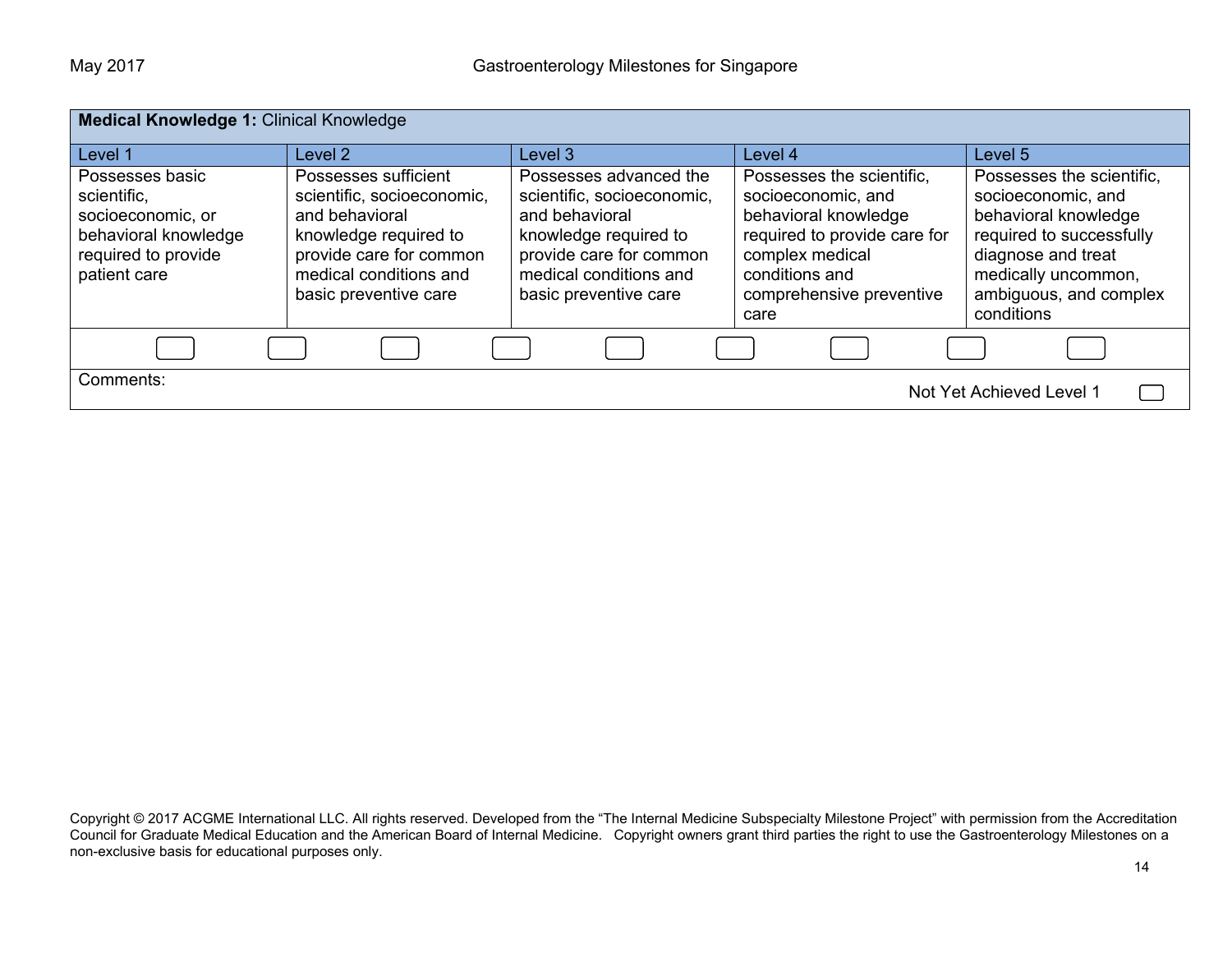| Medical Knowledge 2: Knowledge of Diagnostic Testing and Procedures                                     |                                                                                                           |                                                                                                                      |                                                                                                                                        |                                                                                                      |  |
|---------------------------------------------------------------------------------------------------------|-----------------------------------------------------------------------------------------------------------|----------------------------------------------------------------------------------------------------------------------|----------------------------------------------------------------------------------------------------------------------------------------|------------------------------------------------------------------------------------------------------|--|
| Level 1                                                                                                 | Level <sub>2</sub>                                                                                        | Level <sub>3</sub>                                                                                                   | Level 4                                                                                                                                | Level <sub>5</sub>                                                                                   |  |
| Possesses foundational<br>knowledge to apply<br>diagnostic testing and<br>procedures to patient<br>care | Inconsistently interprets<br>basic diagnostic tests<br>accurately                                         | Consistently interprets<br>basic diagnostic tests<br>accurately                                                      | Interprets complex<br>diagnostic tests accurately<br>while accounting for<br>limitations and biases                                    | Anticipates and accounts<br>for subtle nuances of<br>interpreting diagnostic<br>tests and procedures |  |
|                                                                                                         | Does not understand the<br>concepts of pre-test<br>probability and test<br>performance<br>characteristics | Needs assistance to<br>understand the concepts<br>of pre-test probability and<br>test performance<br>characteristics | Knows the indications for<br>and limitations of<br>diagnostic testing and<br>procedures                                                | Pursues knowledge of<br>new and emerging<br>diagnostic tests and<br>procedures                       |  |
|                                                                                                         | Minimally understands<br>the rationale and risks<br>associated with common<br>procedures                  | Fully understands the<br>rationale and risks<br>associated with common<br>procedures                                 | Understands the concepts<br>of pre-test probability and<br>test performance<br>characteristics                                         |                                                                                                      |  |
|                                                                                                         |                                                                                                           |                                                                                                                      | Teaches the rationale and<br>risks associated with<br>common procedures and<br>anticipates potential<br>complications of<br>procedures |                                                                                                      |  |
|                                                                                                         |                                                                                                           |                                                                                                                      |                                                                                                                                        |                                                                                                      |  |
| Comments:<br>Not Yet Achieved Level 1                                                                   |                                                                                                           |                                                                                                                      |                                                                                                                                        |                                                                                                      |  |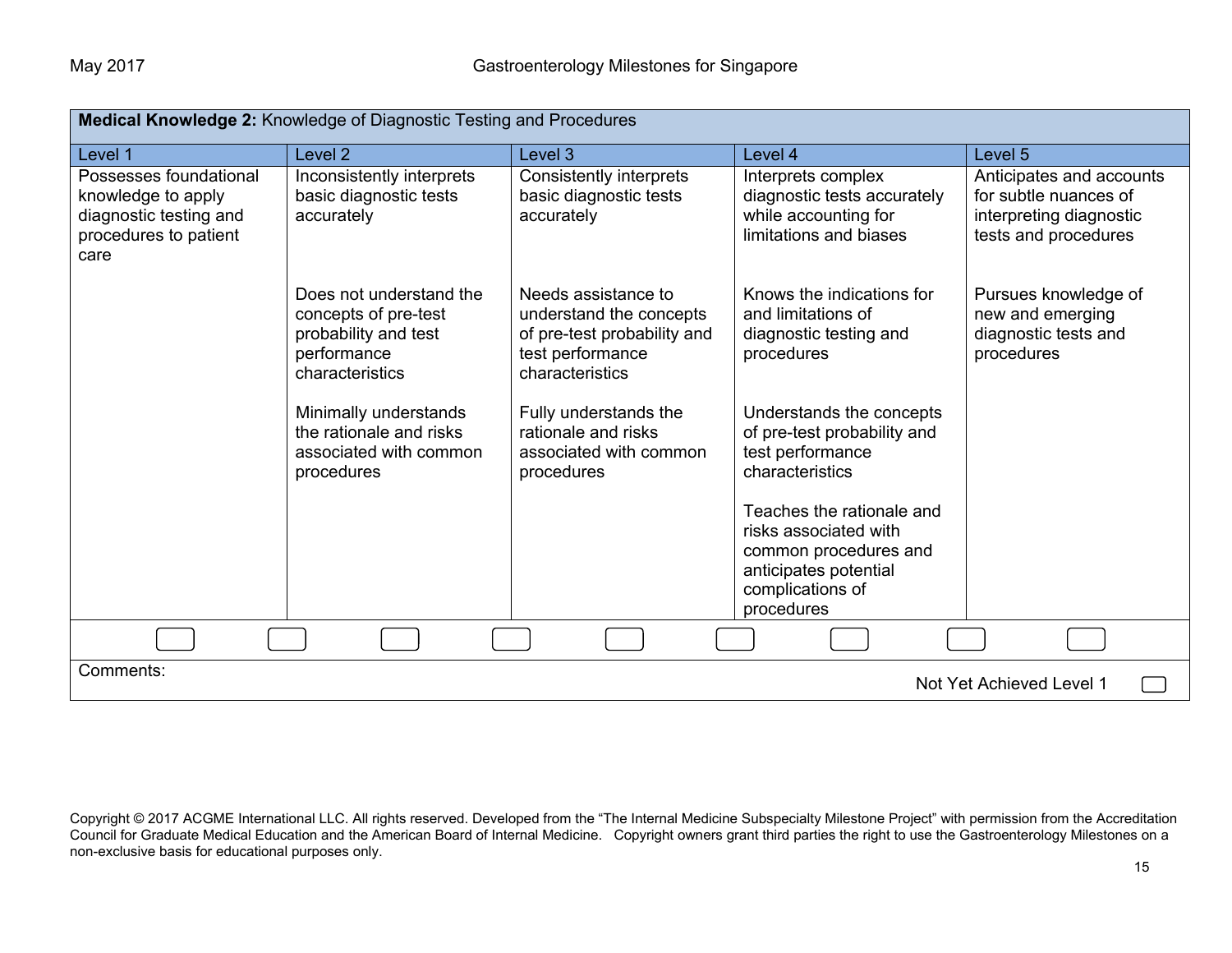| <b>Medical Knowledge 3: Scholarship</b>                                                                                                                            |                                                                                                                                                                     |                                                                                                                                                                                                             |                                                                                                                                                                                    |                                                                                                                                |  |
|--------------------------------------------------------------------------------------------------------------------------------------------------------------------|---------------------------------------------------------------------------------------------------------------------------------------------------------------------|-------------------------------------------------------------------------------------------------------------------------------------------------------------------------------------------------------------|------------------------------------------------------------------------------------------------------------------------------------------------------------------------------------|--------------------------------------------------------------------------------------------------------------------------------|--|
| Level 1                                                                                                                                                            | Level <sub>2</sub>                                                                                                                                                  | Level 3                                                                                                                                                                                                     | Level 4                                                                                                                                                                            | Level 5                                                                                                                        |  |
| <b>Foundation</b><br>Is aware of scientific<br>inquiry                                                                                                             | Is interested in scholarly<br>activity, but does not<br>initiate or follow through                                                                                  | Identifies areas worthy of<br>scholarly investigation and<br>formulates a plan under<br>supervision of a mentor                                                                                             | Formulates ideas worthy of<br>scholarly investigation                                                                                                                              | Independently formulates<br>novel and important ideas<br>worthy of scholarly<br>investigation                                  |  |
| Investigation<br>Is aware of scholarly<br>investigation in the<br>specialty                                                                                        | Performs a literature<br>search using relevant<br>scholarly sources to<br>identify pertinent articles                                                               | Critically reads scientific<br>literature and identifies<br>major methodological flaws<br>and inconsistencies within<br>or between publications                                                             | Collaborates with other<br>investigators to design and<br>complete a project related<br>to clinical practice, quality<br>improvement, patient<br>safety, education, or<br>research | Leads a scholarly project<br>advancing clinical practice,<br>quality improvement,<br>patient safety, education,<br>or research |  |
| <b>Analysis</b><br>Attempts to engage in<br>critical thinking regarding<br>clinical practice, quality<br>improvement, patient<br>safety, education, or<br>research | Is aware of basic statistical<br>concepts, but has<br>incomplete understanding<br>of their application;<br>inconsistently identifies<br>methodological flaws        | Understands and is able to<br>apply basic statistical<br>concepts, and can identify<br>potential analytic methods<br>for data or problem<br>assessment                                                      | Critiques specialized<br>scientific literature<br>effectively                                                                                                                      | Obtains independent<br>research funding                                                                                        |  |
|                                                                                                                                                                    | Communicates<br>rudimentary details of<br>scientific work, including<br>his or her own scholarly<br>work; needs to improve<br>ability to present in small<br>groups | Effectively presents at<br>journal club, quality<br>improvement meetings,<br>clinical conferences,<br>and/or is able to effectively<br>describe and discuss his or<br>her own scholarly work or<br>research | Dissects a problem into its<br>many component parts and<br>identifies strategies for<br>solving                                                                                    | Critiques specialized<br>scientific literature at a<br>level consistent with<br>participation in peer review                   |  |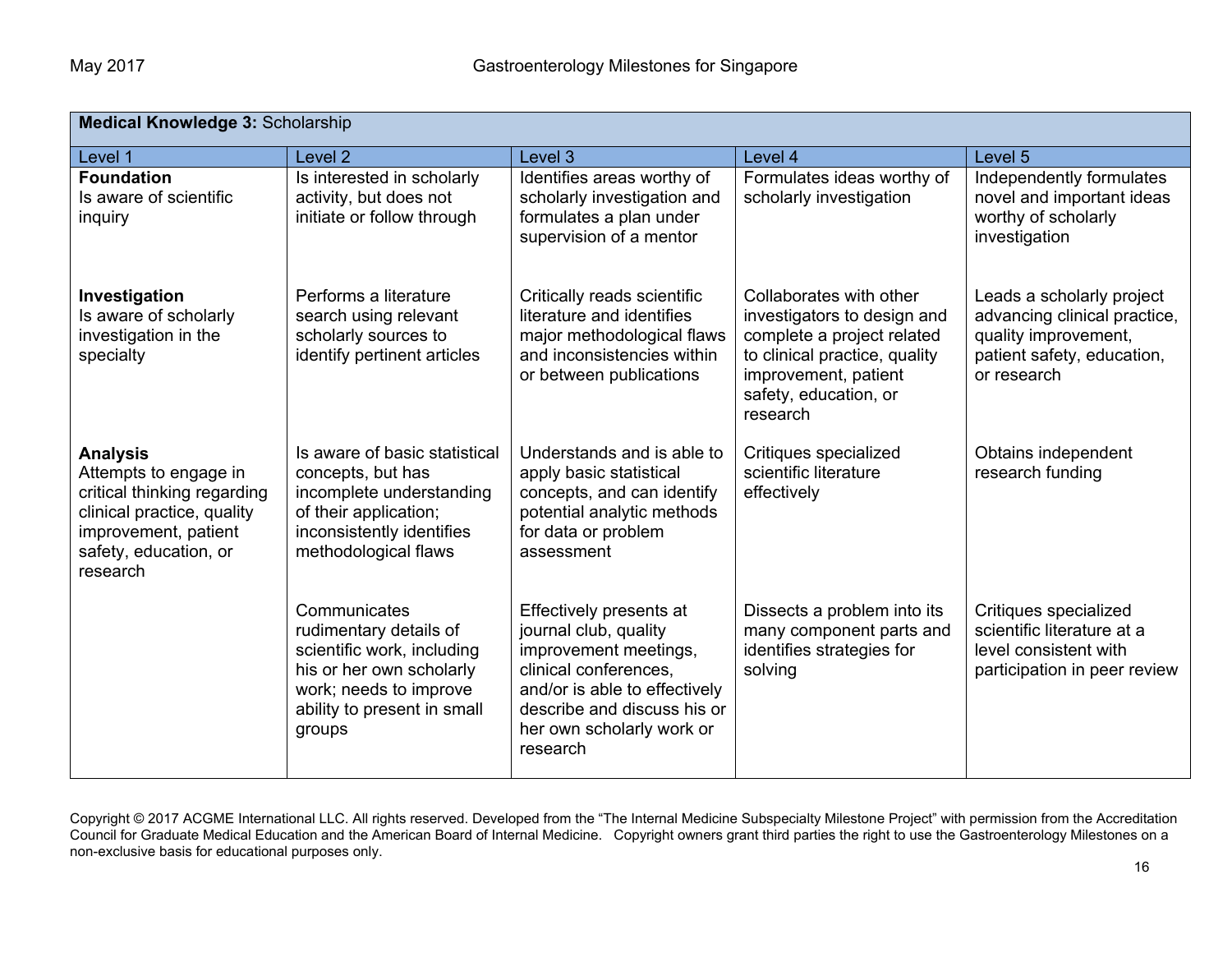|                  |  | Uses analytical methods of<br>the field effectively<br>Presents scholarly activity<br>at local or regional<br>meetings, and/or submits<br>an abstract summarizing<br>scholarly work to<br>regional/state/ national<br>meetings, and/or publishes<br>non-peer-reviewed<br>manuscript(s) (reviews,<br>book chapters) | Employs optimal statistical<br>techniques<br>Teaches analytic methods<br>in chosen field to peers<br>and others                                                                                                                                               |
|------------------|--|--------------------------------------------------------------------------------------------------------------------------------------------------------------------------------------------------------------------------------------------------------------------------------------------------------------------|---------------------------------------------------------------------------------------------------------------------------------------------------------------------------------------------------------------------------------------------------------------|
|                  |  |                                                                                                                                                                                                                                                                                                                    | <b>Effectively presents</b><br>scholarly work at national<br>and international meetings<br>Publishes peer-reviewed<br>manuscript(s) containing<br>scholarly work (clinical<br>practice, quality<br>improvement, patient<br>safety, education, or<br>research) |
|                  |  |                                                                                                                                                                                                                                                                                                                    |                                                                                                                                                                                                                                                               |
| <b>Comments:</b> |  |                                                                                                                                                                                                                                                                                                                    | Not Yet Achieved Level 1                                                                                                                                                                                                                                      |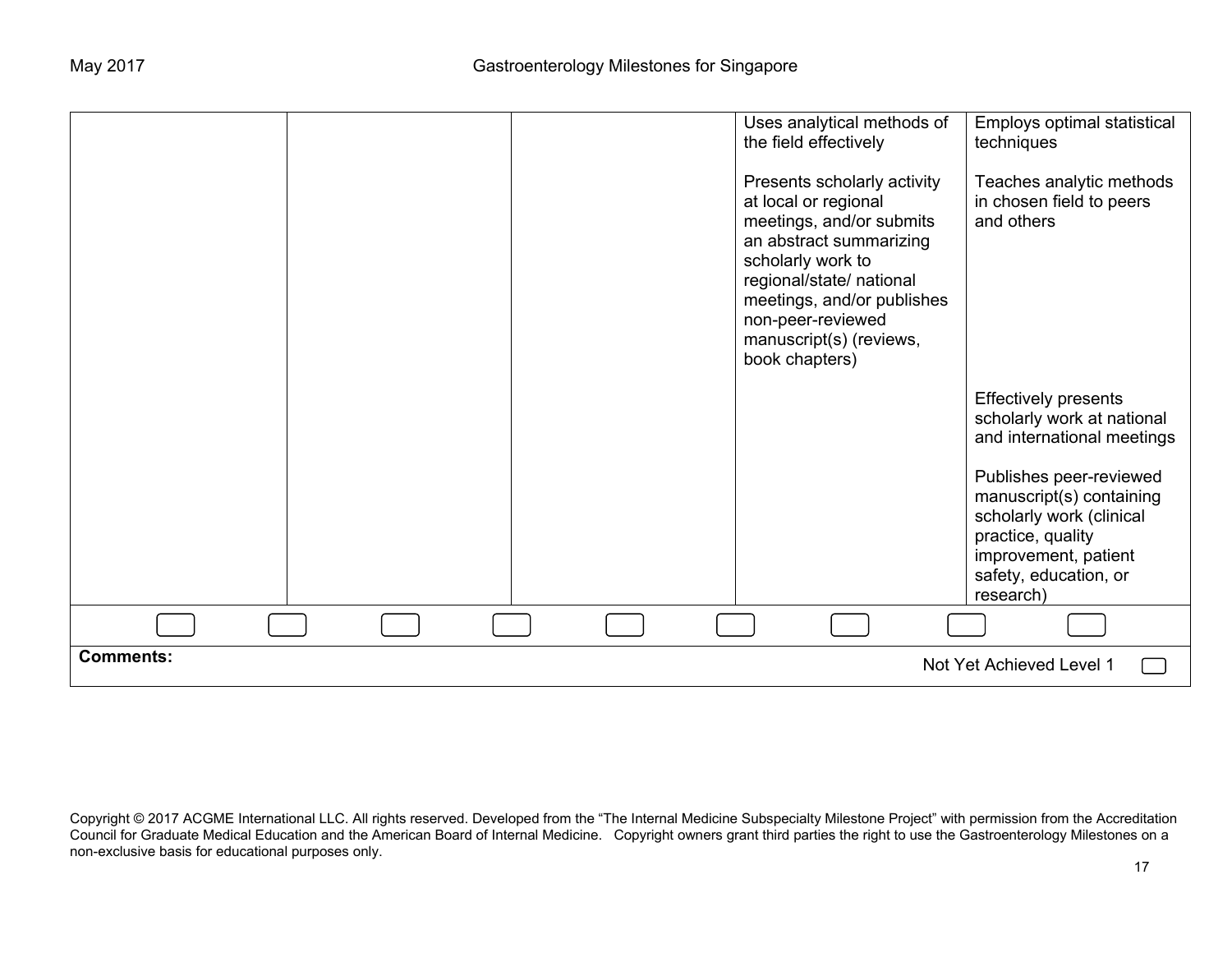| <b>Systems-Based Practice 1: Patient Safety and Quality Improvement</b>                       |                                                                                                                                   |                                                                                                             |                                                                                                                         |                                                                                                                       |
|-----------------------------------------------------------------------------------------------|-----------------------------------------------------------------------------------------------------------------------------------|-------------------------------------------------------------------------------------------------------------|-------------------------------------------------------------------------------------------------------------------------|-----------------------------------------------------------------------------------------------------------------------|
| Level 1                                                                                       | Level 2                                                                                                                           | Level 3                                                                                                     | Level 4                                                                                                                 | Level 5                                                                                                               |
| Demonstrates knowledge<br>of common patient safety<br>events                                  | Identifies system factors<br>that lead to patient safety<br>events                                                                | Participates in analysis of<br>patient safety events<br>(simulated or actual)                               | Conducts analysis of<br>patient safety events and<br>offers error prevention<br>strategies (simulated or<br>actual)     | Actively engages teams<br>and processes to modify<br>systems to prevent patient<br>safety events                      |
| Demonstrates knowledge<br>of how to report patient<br>safety events<br>Demonstrates knowledge | Reports patient safety<br>events through institutional<br>reporting systems (actual<br>or simulated)                              | Participates in disclosure<br>of patient safety events to<br>patients and families<br>(simulated or actual) | Discloses patient safety<br>events to patients and<br>families (simulated or<br>actual)                                 | Role models or mentors<br>others in the disclosure of<br>patient safety events                                        |
| of basic quality<br>improvement<br>methodologies and<br>metrics                               | Describes local quality<br>improvement initiatives<br>(e.g., community<br>vaccination rate, infection<br>rate, smoking cessation) | Participates in local quality<br>improvement initiatives                                                    | Demonstrates the skills<br>required to identify,<br>develop, implement, and<br>analyze a quality<br>improvement project | Creates, implements, and<br>assesses quality<br>improvement initiatives at<br>the institutional or<br>community level |
|                                                                                               |                                                                                                                                   |                                                                                                             |                                                                                                                         |                                                                                                                       |
| Comments:                                                                                     |                                                                                                                                   |                                                                                                             |                                                                                                                         | Not Yet Achieved Level 1                                                                                              |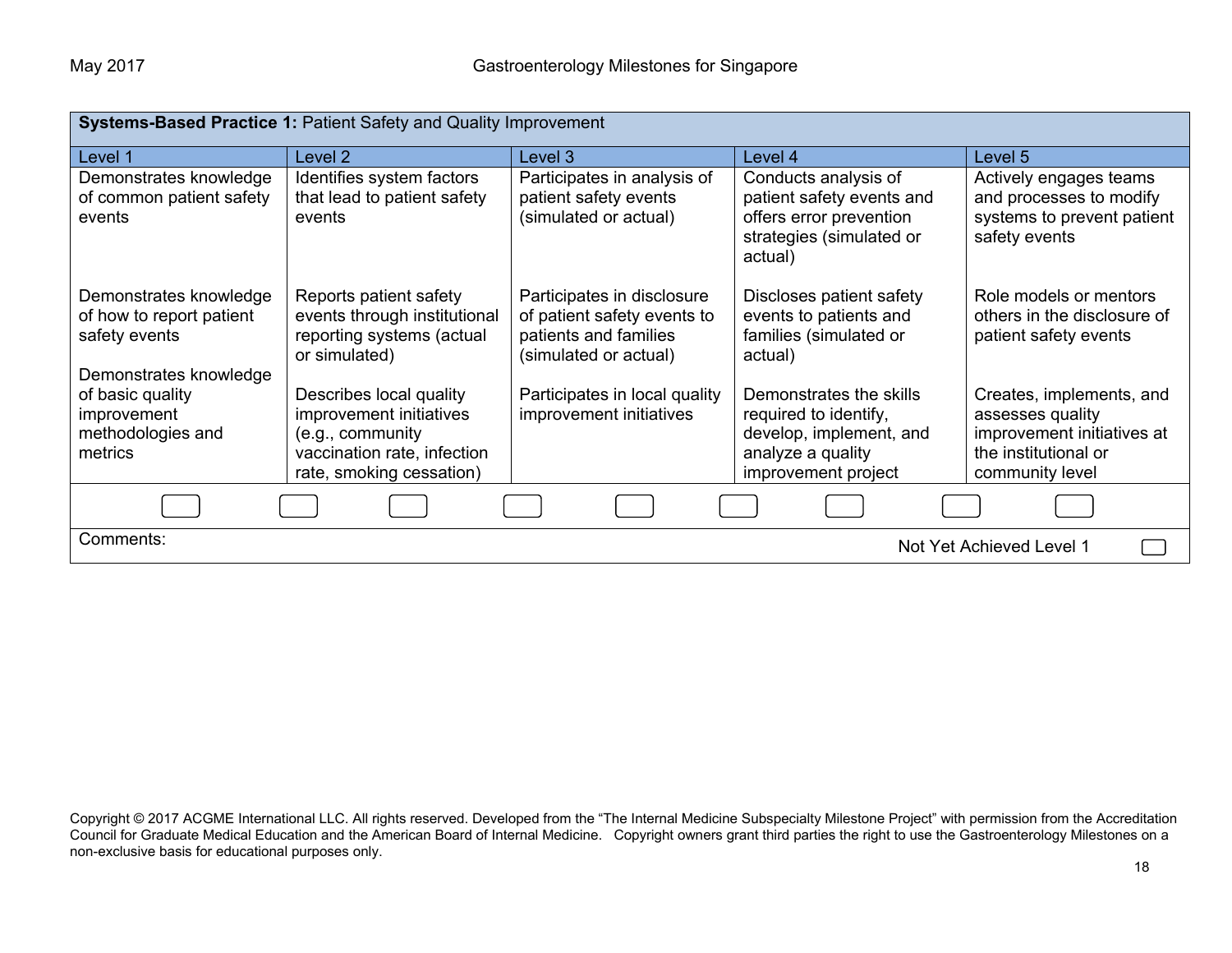| Systems-Based Practice 2: System Navigation for Patient-Centered Care                     |                                                                                                                                        |                                                                                                                                          |                                                                                                                                                                             |                                                                                                                                 |
|-------------------------------------------------------------------------------------------|----------------------------------------------------------------------------------------------------------------------------------------|------------------------------------------------------------------------------------------------------------------------------------------|-----------------------------------------------------------------------------------------------------------------------------------------------------------------------------|---------------------------------------------------------------------------------------------------------------------------------|
| Level 1                                                                                   | Level <sub>2</sub>                                                                                                                     | Level 3                                                                                                                                  | Level 4                                                                                                                                                                     | Level 5                                                                                                                         |
| Demonstrates knowledge<br>of care coordination                                            | Coordinates care of<br>patients in routine clinical<br>situations effectively<br>utilizing the roles of the<br>interprofessional teams | Coordinates care of<br>patients in complex clinical<br>situations effectively<br>utilizing the roles of their<br>interprofessional teams | Role models effective<br>coordination of patient-<br>centered care among<br>different disciplines and<br>specialties                                                        | Analyses the process of<br>care coordination and<br>leads in the design and<br>implementation of<br>improvements                |
| Identifies key elements for<br>safe and effective<br>transitions of care and<br>hand-offs | Performs safe and<br>effective transitions of<br>care/hand-offs in routine<br>clinical situations                                      | Performs safe and<br>effective transitions of<br>care/hand-offs in complex<br>clinical situations                                        | Role models and advocates<br>for safe and effective<br>transitions of care/hand-offs<br>within and across health<br>care delivery systems,<br>including outpatient settings | Improves quality of<br>transitions of care within<br>and across health care<br>delivery systems to<br>optimize patient outcomes |
| Demonstrates knowledge<br>of population and<br>community health needs<br>and disparities  | Identifies specific<br>population and community<br>health needs and<br>inequities for their local<br>population                        | Uses local resources<br>effectively to meet the<br>needs of a patient<br>population and community                                        | Participates in changing<br>and adapting practice to<br>provide for the needs of<br>specific populations                                                                    | Leads innovations and<br>advocates for populations<br>and communities with<br>health care inequities                            |
|                                                                                           |                                                                                                                                        |                                                                                                                                          |                                                                                                                                                                             |                                                                                                                                 |
| Comments:<br>Not Yet Achieved Level 1                                                     |                                                                                                                                        |                                                                                                                                          |                                                                                                                                                                             |                                                                                                                                 |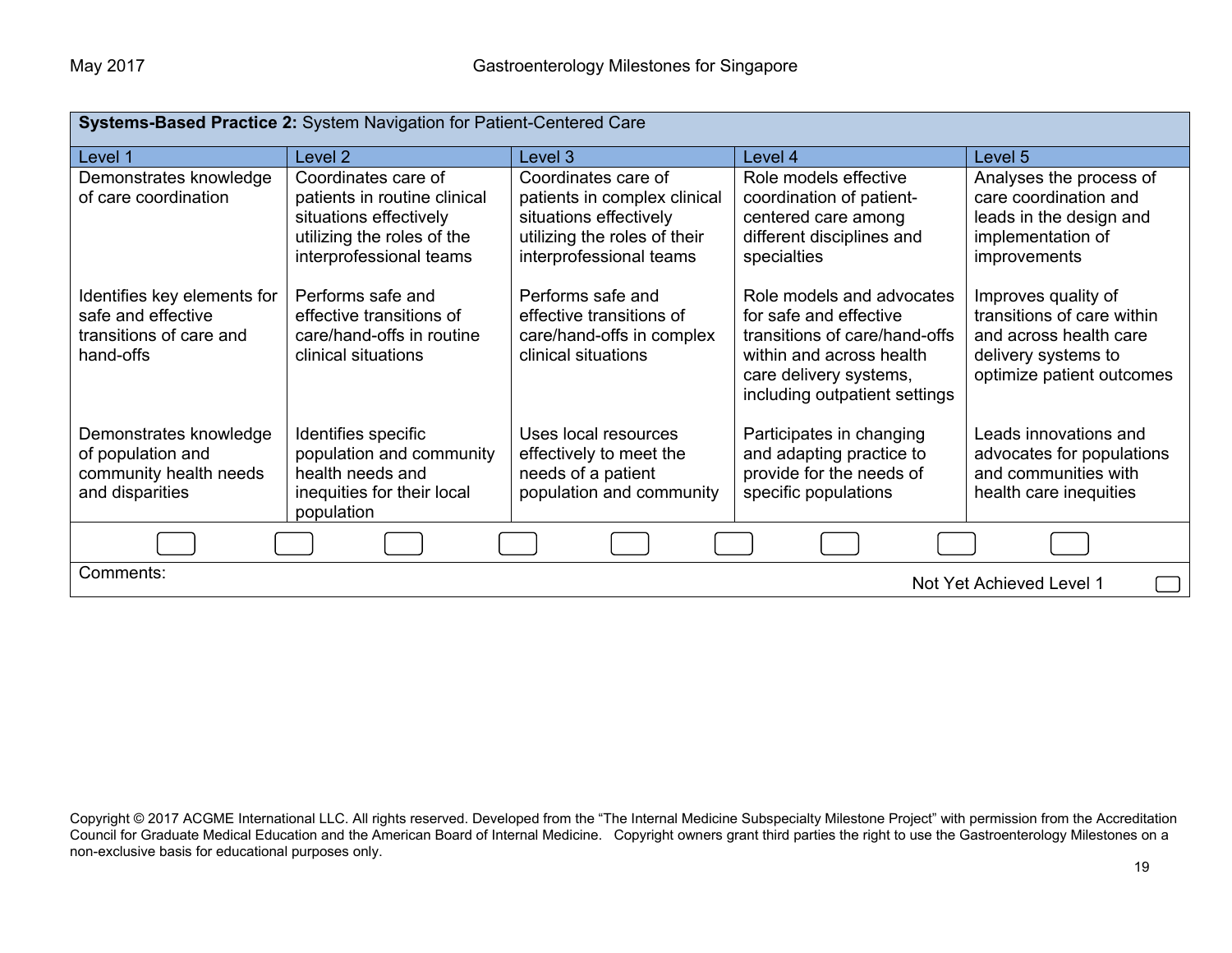| Systems-Based Practice 3: Physician Role in Health Care Systems                                                                                |                                                                                                                                  |                                                                                                                                                                      |                                                                                                                                                                      |                                                                                                                        |
|------------------------------------------------------------------------------------------------------------------------------------------------|----------------------------------------------------------------------------------------------------------------------------------|----------------------------------------------------------------------------------------------------------------------------------------------------------------------|----------------------------------------------------------------------------------------------------------------------------------------------------------------------|------------------------------------------------------------------------------------------------------------------------|
| Level 1                                                                                                                                        | Level 2                                                                                                                          | Level 3                                                                                                                                                              | Level 4                                                                                                                                                              | Level <sub>5</sub>                                                                                                     |
| Identifies components of<br>the complex health care<br>system                                                                                  | Describes the physician's<br>role and how the<br>interrelated components of<br>complex health care<br>system impact patient care | Analyzes how personal<br>practice affects the system<br>(e.g., length of stay,<br>readmission rates, clinical<br>efficiency)                                         | Manages the interrelated<br>components of the complex<br>health care systems for<br>efficient and effective<br>patient care                                          | Advocates for or leads<br>change to enhance<br>systems for high value,<br>efficient, and effective<br>patient care     |
| Describes basic health<br>payment systems,<br>including government,<br>private, public, and<br>uninsured care and<br>different practice models | Delivers care informed by<br>patient-specific payment<br>model                                                                   | Utilizes shared decision<br>making in patient care,<br>taking into consideration<br>payment models                                                                   | Advocates for patient care<br>understanding the<br>limitations of each patient's<br>payment model (e.g.,<br>community resources,<br>patient assistance<br>resources) | Participates in advocacy<br>activities for health policy<br>to better align payment<br>systems with high value<br>care |
|                                                                                                                                                |                                                                                                                                  | Identifies resources and<br>effectively plans for<br>transition to practice (e.g.,<br>information technology,<br>legal, billing and coding,<br>financial, personnel) | Describes basic elements<br>needed to transition to<br>practice (e.g., contract<br>negotiations, malpractice<br>insurance, government<br>regulation, compliance)     |                                                                                                                        |
|                                                                                                                                                |                                                                                                                                  |                                                                                                                                                                      |                                                                                                                                                                      |                                                                                                                        |
| Comments:<br>Not Yet Achieved Level 1                                                                                                          |                                                                                                                                  |                                                                                                                                                                      |                                                                                                                                                                      |                                                                                                                        |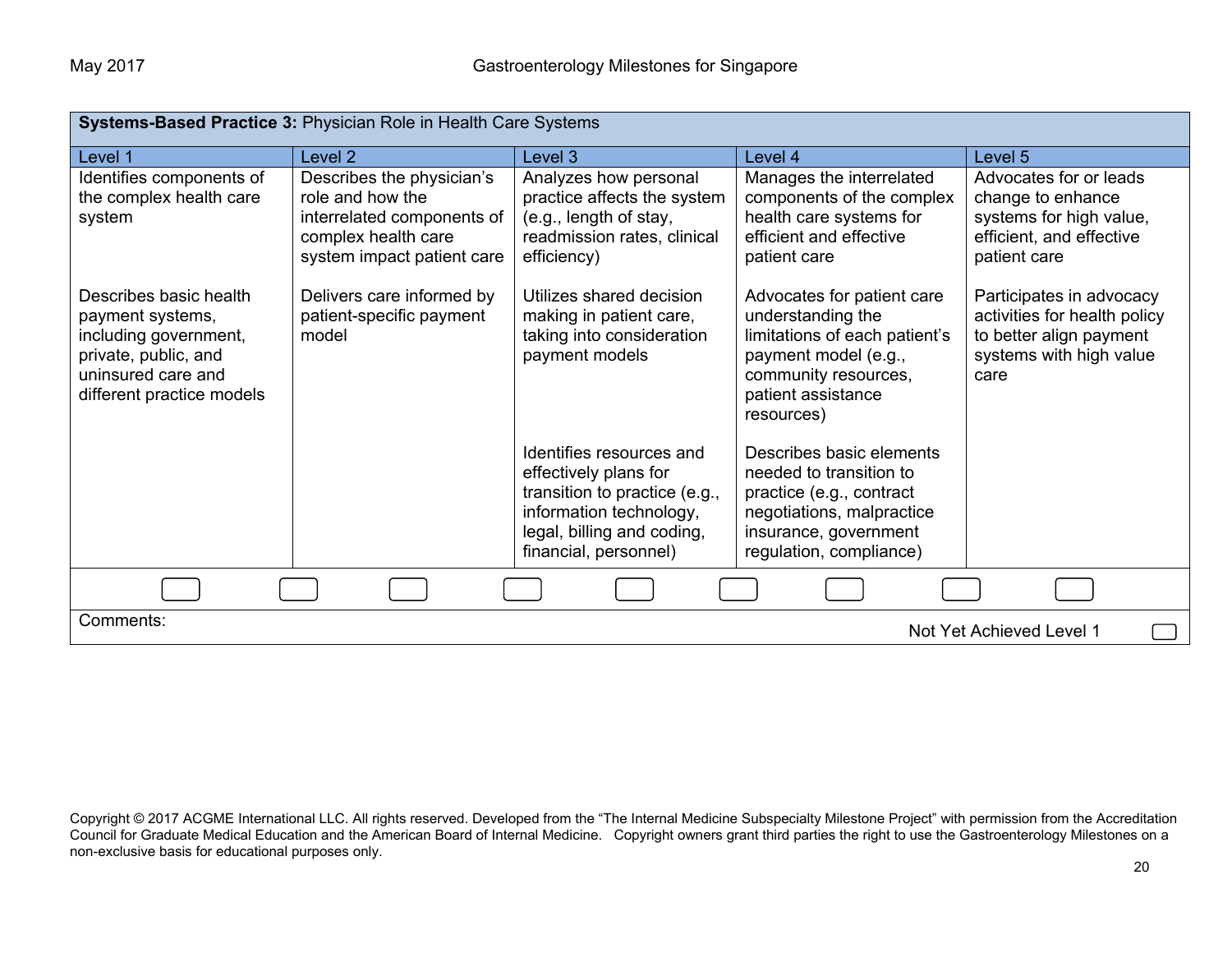|                                                                                                                                                                 |                                                                                                                             | Practiced-Based Learning and Improvement 1: Evidence-Based and Informed Practice                                                 |                                                                                                                                                                    |                                                                                                                                                   |
|-----------------------------------------------------------------------------------------------------------------------------------------------------------------|-----------------------------------------------------------------------------------------------------------------------------|----------------------------------------------------------------------------------------------------------------------------------|--------------------------------------------------------------------------------------------------------------------------------------------------------------------|---------------------------------------------------------------------------------------------------------------------------------------------------|
| Level 1                                                                                                                                                         | Level 2                                                                                                                     | Level 3                                                                                                                          | Level 4                                                                                                                                                            | Level 5                                                                                                                                           |
| Demonstrates how to<br>access and use available<br>evidence, and incorporate<br>patient preferences and<br>values in order to take care<br>of a routine patient | Articulates clinical<br>questions and elicits<br>patient preferences and<br>values in order to guide<br>evidence-based care | Locates and applies the<br>best available evidence,<br>integrated with patient<br>preference, to the care of<br>complex patients | Critically appraises and<br>applies evidence even in<br>the face of uncertainty and<br>conflicting evidence to<br>guide care tailored to the<br>individual patient | Coaches others to critically<br>appraise and apply<br>evidence for complex<br>patients and/or participates<br>in the development of<br>guidelines |
|                                                                                                                                                                 |                                                                                                                             |                                                                                                                                  |                                                                                                                                                                    |                                                                                                                                                   |
| Comments:                                                                                                                                                       |                                                                                                                             |                                                                                                                                  |                                                                                                                                                                    | Not Yet Achieved Level 1                                                                                                                          |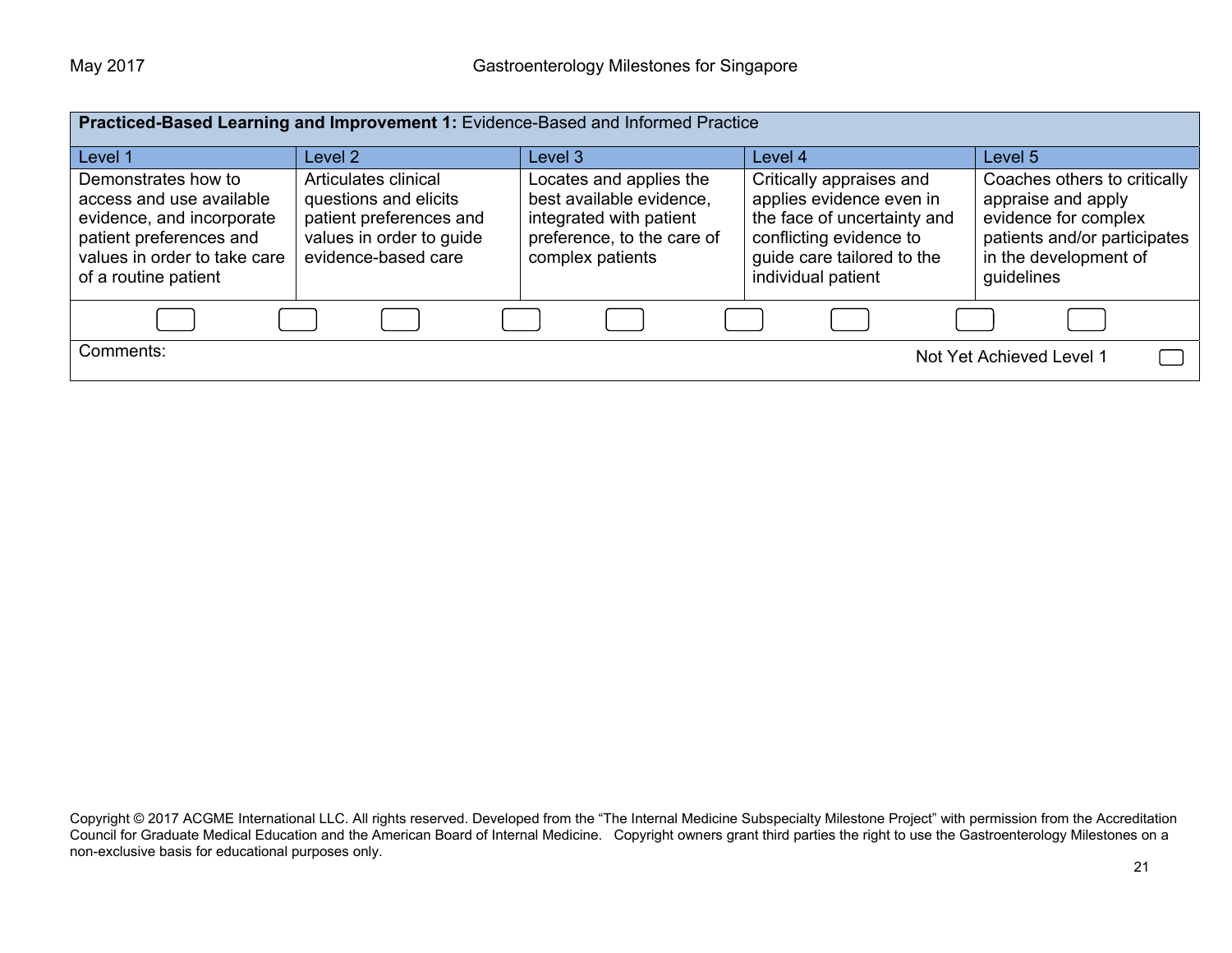| Practiced-Based Learning and Improvement 2: Reflective Practice and Commitment to Personal Growth     |                                                                                                                        |                                                                                                                                            |                                                                                                                                      |                                                                                            |  |
|-------------------------------------------------------------------------------------------------------|------------------------------------------------------------------------------------------------------------------------|--------------------------------------------------------------------------------------------------------------------------------------------|--------------------------------------------------------------------------------------------------------------------------------------|--------------------------------------------------------------------------------------------|--|
| Level 1                                                                                               | Level 2                                                                                                                | Level 3                                                                                                                                    | Level 4                                                                                                                              | Level 5                                                                                    |  |
| Accepts responsibility for<br>personal and professional<br>development by<br>establishing goals       | Demonstrates openness to<br>performance data<br>(feedback and other input)<br>in order to inform goals                 | Seeks performance data<br>episodically, with<br>adaptability and humility                                                                  | Intentionally seeks<br>performance data<br>consistently, with<br>adaptability and humility                                           | Role models consistently<br>seeking performance data,<br>with adaptability and<br>humility |  |
| Identifies the factors that<br>contribute to gap(s)<br>between expectations and<br>actual performance | Analyzes and reflects on<br>the factors that contribute<br>to gap(s) between<br>expectations and actual<br>performance | Analyzes, reflects on, and<br>institutes behavioral<br>change(s) to narrow the<br>gap(s) between<br>expectations and actual<br>performance | Challenges assumptions<br>and considers alternatives<br>in narrowing the gap $(s)$<br>between expectations and<br>actual performance | Coaches others on<br>reflective practice                                                   |  |
| <b>Actively seeks</b><br>opportunities to improve                                                     | Designs and implements a<br>learning plan, with<br>prompting                                                           | Independently creates and<br>implements a learning plan                                                                                    | Uses performance data to<br>measure the effectiveness<br>of the learning plan and,<br>when necessary, improves                       | Facilitates the design and<br>implementation of learning<br>plans for others               |  |
|                                                                                                       |                                                                                                                        |                                                                                                                                            |                                                                                                                                      |                                                                                            |  |
| Comments:                                                                                             |                                                                                                                        |                                                                                                                                            |                                                                                                                                      | Not Yet Achieved Level 1                                                                   |  |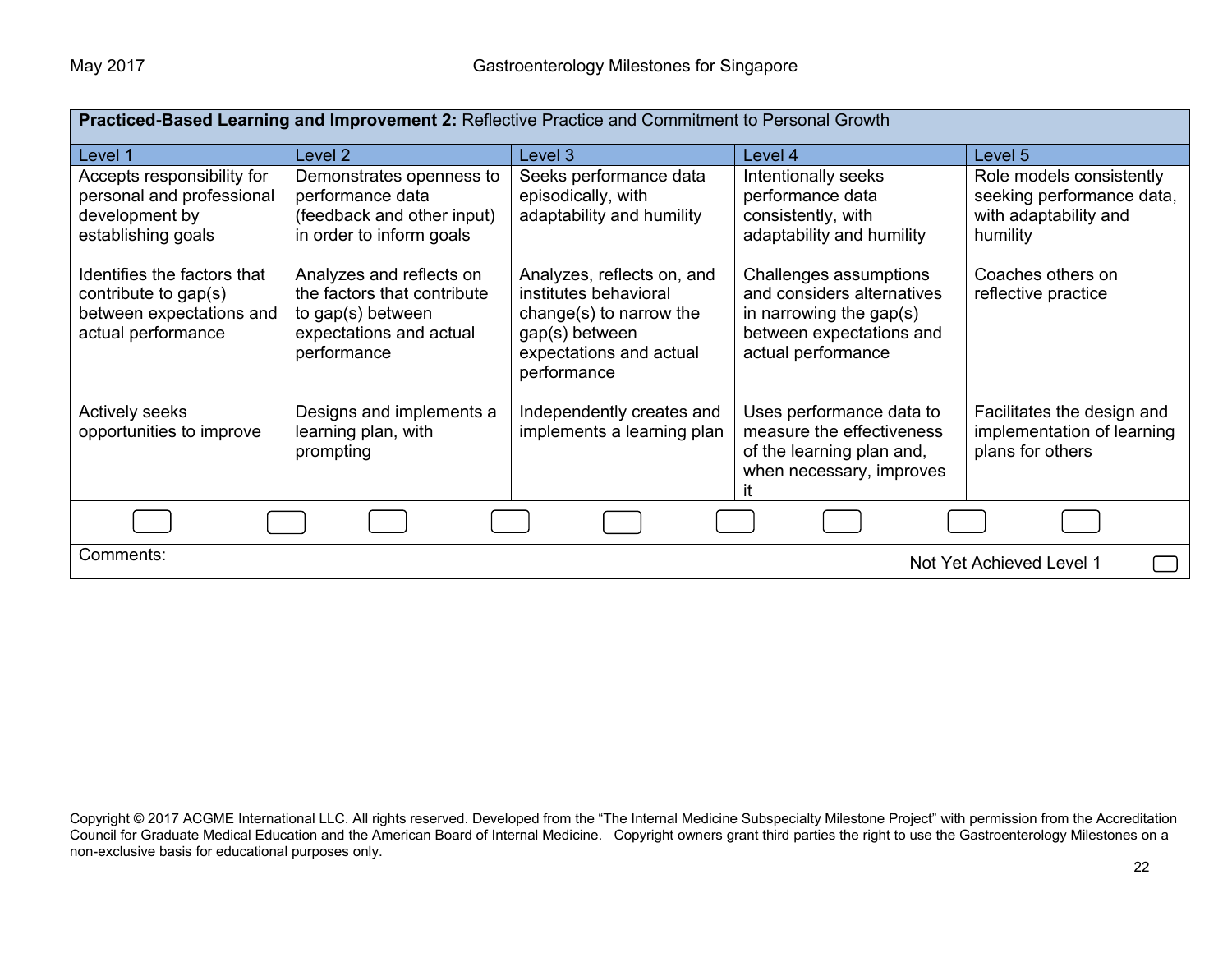| Level 1                                                                                                                                                                                                                                            | Level <sub>2</sub>                                                          | Level 3                                                                                    | Level 4                                                                                                                                                                                                         | Level 5                                                                                                                                   |
|----------------------------------------------------------------------------------------------------------------------------------------------------------------------------------------------------------------------------------------------------|-----------------------------------------------------------------------------|--------------------------------------------------------------------------------------------|-----------------------------------------------------------------------------------------------------------------------------------------------------------------------------------------------------------------|-------------------------------------------------------------------------------------------------------------------------------------------|
| Identifies and describes<br>potential triggers for<br>professionalism lapses                                                                                                                                                                       | Demonstrates insight into<br>professional behavior in<br>routine situations | Demonstrates<br>professional behavior in<br>complex or stressful<br>situations             | Recognizes situations that<br>may trigger<br>professionalism lapses<br>and intervenes to prevent<br>lapses in self and others                                                                                   | Coaches others when<br>their behavior fails to<br>meet professional<br>expectations                                                       |
| Describes when and how<br>to appropriately report<br>professionalism lapses,<br>including strategies for<br>addressing common<br><b>barriers</b>                                                                                                   | Takes responsibility for<br>own professionalism<br>lapses                   | Analyzes complex<br>situations using ethical<br>principles                                 | Recognizes and utilizes<br>appropriate resources for<br>managing and resolving<br>ethical dilemmas as<br>needed (e.g., ethics<br>consultations, literature<br>review, risk<br>management/legal<br>consultation) | Identifies and seeks to<br>address system-level<br>factors that induce or<br>exacerbate ethical<br>problems or impede their<br>resolution |
| Demonstrates<br>knowledge of the ethical<br>principles underlying<br>informed consent.<br>surrogate decision<br>making, advance<br>directives, confidentiality,<br>error disclosure,<br>stewardship of limited<br>resources, and related<br>topics | Analyzes straightforward<br>situations using ethical<br>principles          | Recognizes need to seek<br>help in managing and<br>resolving complex ethical<br>situations |                                                                                                                                                                                                                 |                                                                                                                                           |
|                                                                                                                                                                                                                                                    |                                                                             |                                                                                            |                                                                                                                                                                                                                 |                                                                                                                                           |
| Comments:<br>Not Yet Achieved Level 1                                                                                                                                                                                                              |                                                                             |                                                                                            |                                                                                                                                                                                                                 |                                                                                                                                           |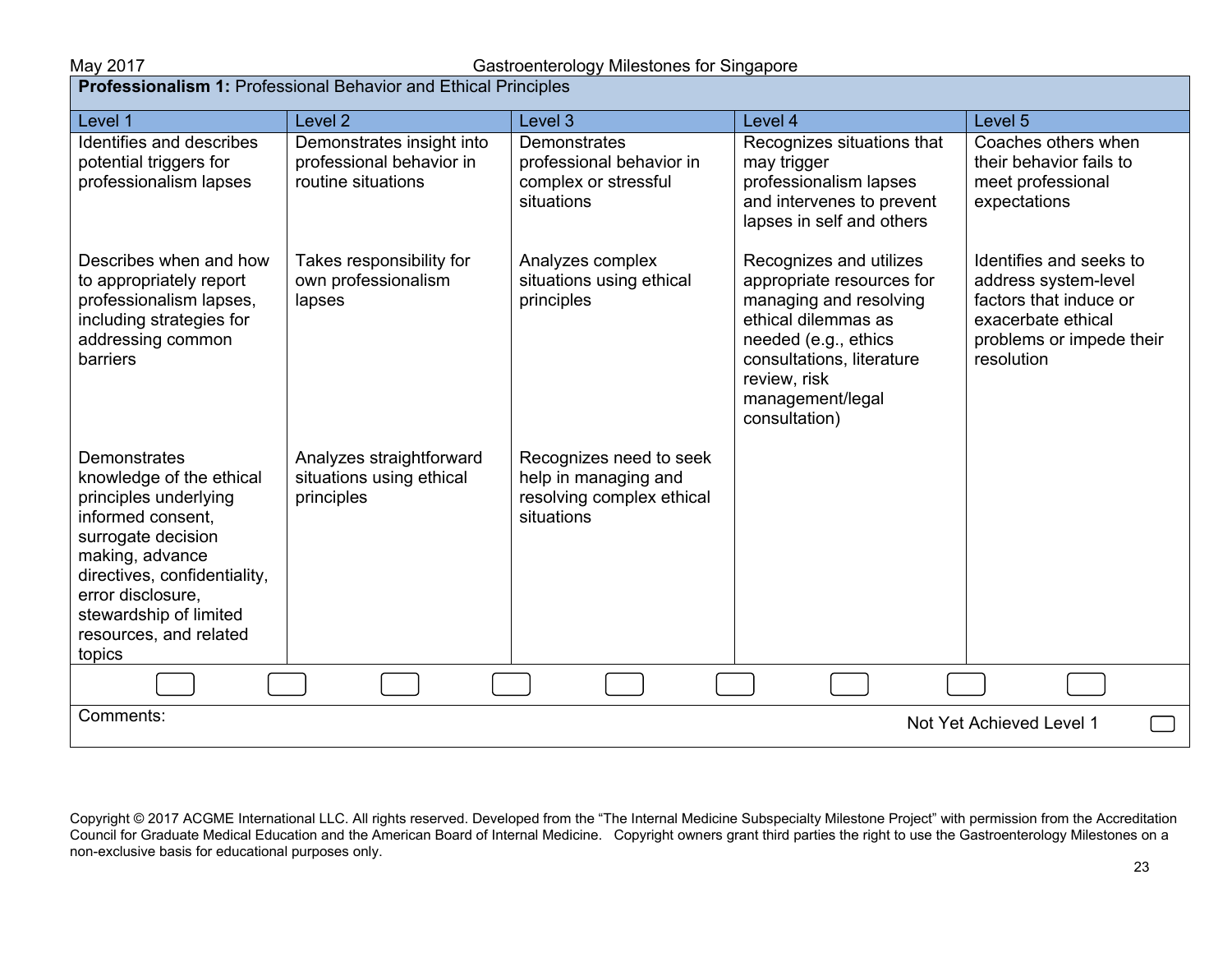| Professionalism 2: Accountability/Conscientiousness                                                                                                                                                                 |                                                                                                                               |                                                                                                                                               |                                                                                                                             |                                       |  |
|---------------------------------------------------------------------------------------------------------------------------------------------------------------------------------------------------------------------|-------------------------------------------------------------------------------------------------------------------------------|-----------------------------------------------------------------------------------------------------------------------------------------------|-----------------------------------------------------------------------------------------------------------------------------|---------------------------------------|--|
| Level 1                                                                                                                                                                                                             | Level 2                                                                                                                       | Level 3                                                                                                                                       | Level 4                                                                                                                     | Level 5                               |  |
| Takes responsibility for<br>failure to complete tasks<br>and responsibilities,<br>identifies potential<br>contributing factors, and<br>describes strategies for<br>ensuring timely task<br>completion in the future | Performs tasks and<br>responsibilities in a timely<br>manner with appropriate<br>attention to detail in routine<br>situations | Performs tasks and<br>responsibilities in a timely<br>manner with appropriate<br>attention to detail in<br>complex or stressful<br>situations | Recognizes situations that<br>may impact others' ability to<br>complete tasks and<br>responsibilities in a timely<br>manner | Takes ownership of<br>system outcomes |  |
| Responds promptly to<br>requests or reminders to<br>complete tasks and<br>responsibilities                                                                                                                          | Recognizes situations that<br>may impact own ability to<br>complete tasks and<br>responsibilities in a timely<br>manner       | Proactively implements<br>strategies to ensure that<br>the needs of patients,<br>teams, and systems are<br>met                                |                                                                                                                             |                                       |  |
|                                                                                                                                                                                                                     |                                                                                                                               |                                                                                                                                               |                                                                                                                             |                                       |  |
| Comments:                                                                                                                                                                                                           |                                                                                                                               |                                                                                                                                               |                                                                                                                             |                                       |  |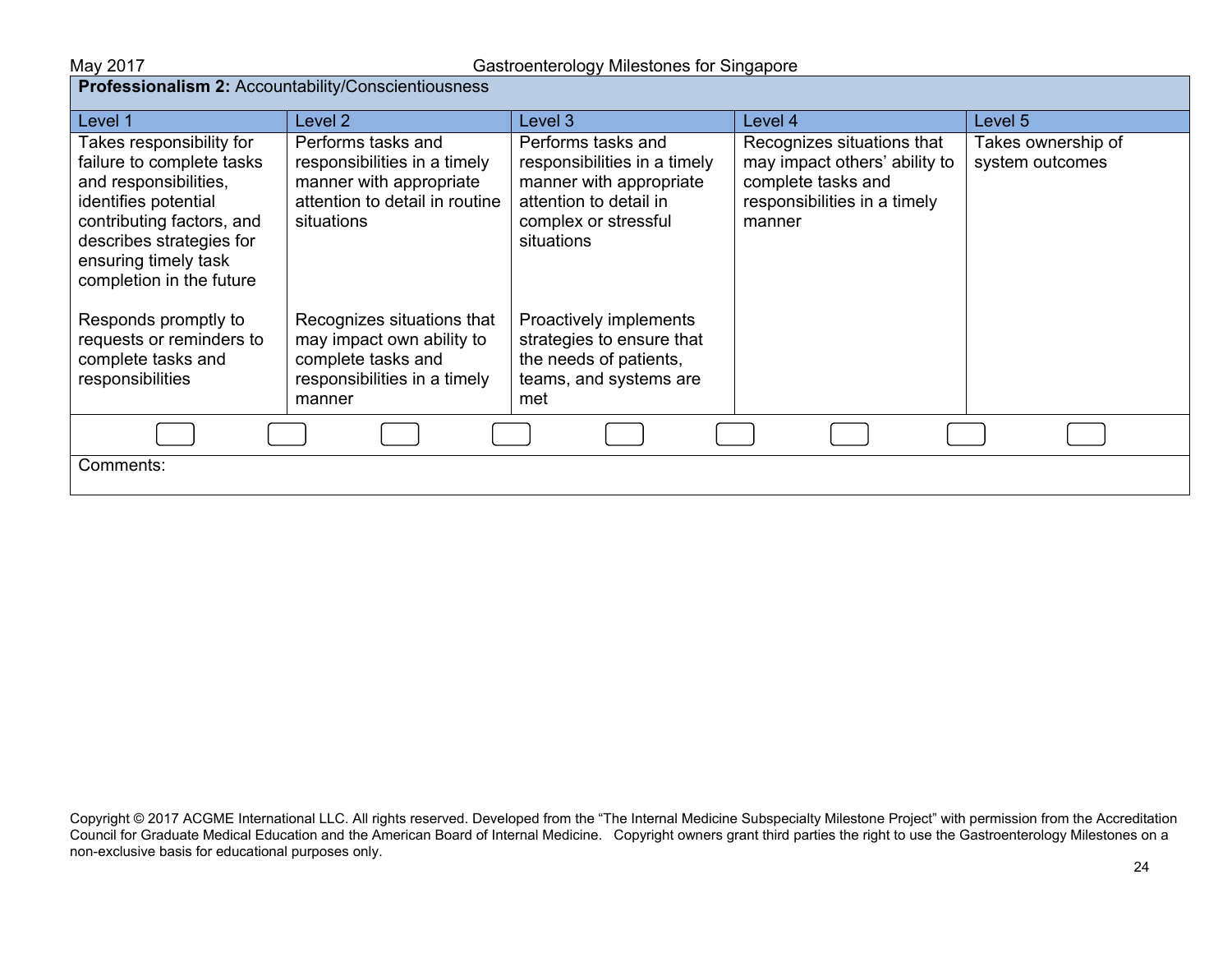| <b>Professionalism 3: Self-Awareness and Help-Seeking</b>                           |                                                                                  |                                                                                                                        |                                                                                                                  |                                                                                                                                 |
|-------------------------------------------------------------------------------------|----------------------------------------------------------------------------------|------------------------------------------------------------------------------------------------------------------------|------------------------------------------------------------------------------------------------------------------|---------------------------------------------------------------------------------------------------------------------------------|
| Level 1                                                                             | Level 2                                                                          | Level 3                                                                                                                | Level 4                                                                                                          | Level 5                                                                                                                         |
| Recognizes status of<br>personal and<br>professional well-being,<br>with assistance | Independently recognizes<br>status of personal and<br>professional well-being    | With assistance,<br>proposes a plan to<br>optimize personal and<br>professional well-being                             | Independently develops a<br>plan to optimize personal<br>and professional well-<br>being                         | Coaches others when<br>emotional responses or<br>limitations in<br>knowledge/skills do not<br>meet professional<br>expectations |
| Recognizes limits in the<br>knowledge/skills of self<br>or team, with assistance    | Independently recognizes<br>limits in the<br>knowledge/skills of self or<br>team | With assistance,<br>proposes a plan to<br>remediate or improve<br>limits in the<br>knowledge/skills of self or<br>team | Independently develops a<br>plan to remediate or<br>improve limits in the<br>knowledge/skills of self or<br>team |                                                                                                                                 |
|                                                                                     | Demonstrates appropriate<br>help-seeking behaviors                               |                                                                                                                        |                                                                                                                  |                                                                                                                                 |
|                                                                                     |                                                                                  |                                                                                                                        |                                                                                                                  |                                                                                                                                 |
| Comments:                                                                           |                                                                                  |                                                                                                                        |                                                                                                                  | Not Yet Achieved Level 1                                                                                                        |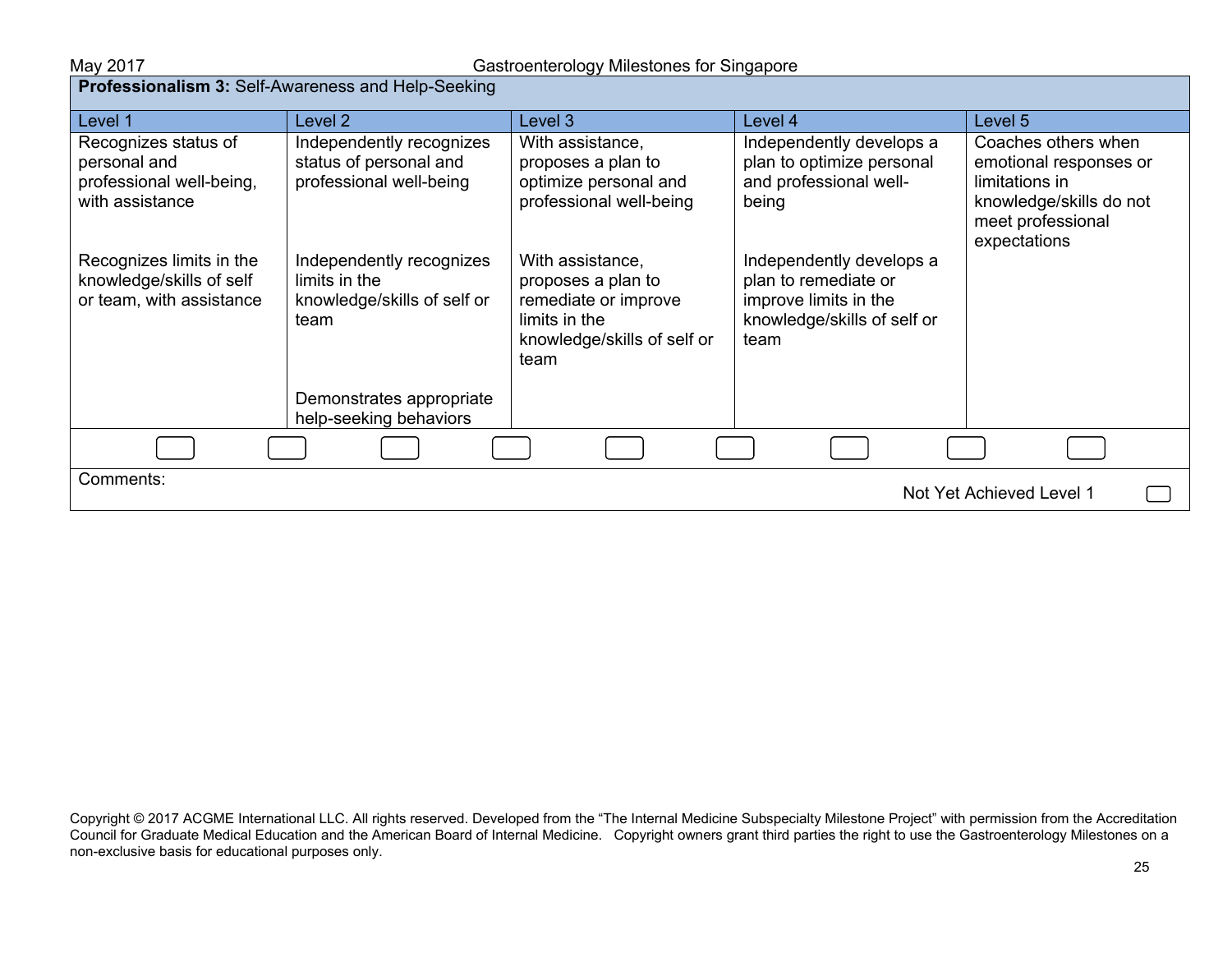| Interpersonal and Communication Skills 1: Patient- and Family-Centered Communication                                                                                                       |                                                                                                                                                                                                                      |                                                                                                                                                                                                   |                                                                                                                                                                            |                                                                                                                                                |  |
|--------------------------------------------------------------------------------------------------------------------------------------------------------------------------------------------|----------------------------------------------------------------------------------------------------------------------------------------------------------------------------------------------------------------------|---------------------------------------------------------------------------------------------------------------------------------------------------------------------------------------------------|----------------------------------------------------------------------------------------------------------------------------------------------------------------------------|------------------------------------------------------------------------------------------------------------------------------------------------|--|
| Level 1                                                                                                                                                                                    | Level <sub>2</sub>                                                                                                                                                                                                   | Level 3                                                                                                                                                                                           | Level 4                                                                                                                                                                    | Level 5                                                                                                                                        |  |
| Uses language and non-<br>verbal behavior to<br>demonstrate respect and<br>establish rapport                                                                                               | Establishes a therapeutic<br>relationship in<br>straightforward<br>encounters using active<br>listening and clear<br>language                                                                                        | Establishes a therapeutic<br>relationship<br>in challenging patient<br>encounters                                                                                                                 | Easily establishes<br>therapeutic relationships,<br>with attention to<br>patient/family concerns<br>and context, regardless of<br>complexity                               | Mentors others in situational<br>awareness and critical self-<br>reflection to consistently<br>develop positive therapeutic<br>relationships   |  |
| Identifies common barriers to<br>effective communication<br>(e.g., language, disability)<br>while accurately<br>communicating own role<br>within the health care system                    | Identifies complex barriers<br>to effective<br>communication (e.g.,<br>health literacy, cultural)                                                                                                                    | When prompted, reflects<br>on personal biases while<br>attempting to minimize<br>communication barriers                                                                                           | Independently recognizes<br>personal biases while<br>attempting to proactively<br>minimize communication<br>barriers                                                       | Role models self-<br>awareness practice while<br>identifying teaching a<br>contextual approach to<br>minimize communication<br><b>barriers</b> |  |
| Identifies the need to adjust<br>communication strategies<br>based on assessment of<br>patient/family expectations<br>and understanding of their<br>health status and treatment<br>options | Organizes and initiates<br>communication with<br>patient/family by<br>introducing stakeholders,<br>setting the agenda,<br>clarifying expectations,<br>and verifying an<br>understanding of the<br>clinical situation | With guidance, sensitively<br>and compassionately<br>delivers medical<br>information; elicits<br>patient/family values, goals<br>and preferences; and<br>acknowledges uncertainty<br>and conflict | Independently uses<br>shared decision making to<br>align patient/family<br>values, goals, and<br>preferences with<br>treatment options to make<br>a personalized care plan | Role models shared<br>decision making in<br>patient/family<br>communication in situations<br>with a high degree of<br>uncertainty/conflict     |  |
|                                                                                                                                                                                            |                                                                                                                                                                                                                      |                                                                                                                                                                                                   |                                                                                                                                                                            |                                                                                                                                                |  |
| Comments:                                                                                                                                                                                  |                                                                                                                                                                                                                      |                                                                                                                                                                                                   |                                                                                                                                                                            | Not Yet Achieved Level 1                                                                                                                       |  |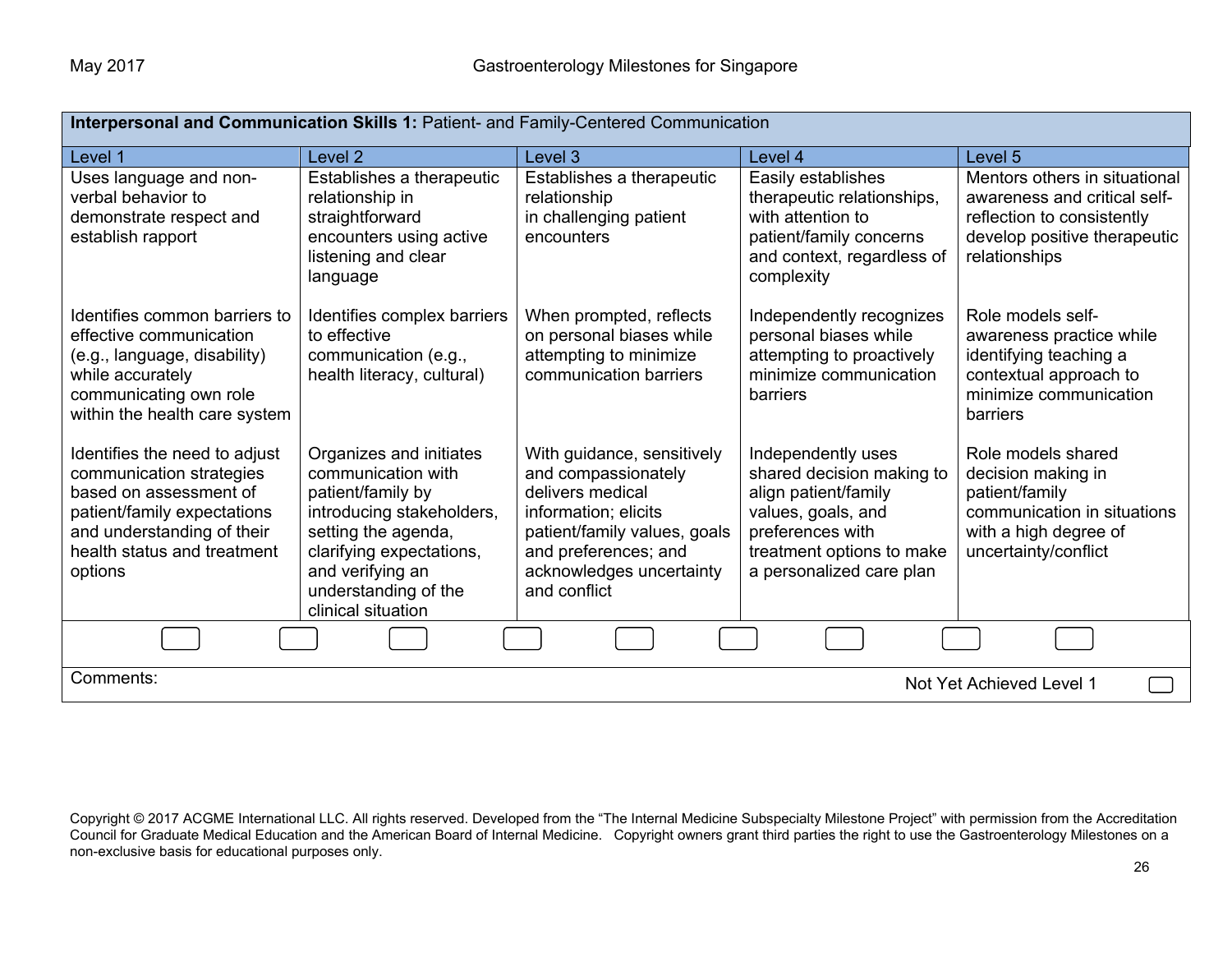# May 2017 Gastroenterology Milestones for Singapore

| <b>Interpersonal and Communication Skills 2:</b> Interprofessional and Team Communication |                                                                                 |                                                                            |                                                                                                                 |                                                                                                                                                 |
|-------------------------------------------------------------------------------------------|---------------------------------------------------------------------------------|----------------------------------------------------------------------------|-----------------------------------------------------------------------------------------------------------------|-------------------------------------------------------------------------------------------------------------------------------------------------|
| Level 1                                                                                   | Level <sub>2</sub>                                                              | Level 3                                                                    | Level 4                                                                                                         | Level 5                                                                                                                                         |
| Respectfully requests a<br>consultation                                                   | Clearly and concisely<br>requests a consultation                                | Checks own<br>understanding of<br>consultant<br>recommendations            | Coordinates<br>recommendations from<br>different members of the<br>health care team to<br>optimize patient care | Role models flexible<br>communication strategies<br>that value input from all<br>health care team<br>members, resolving<br>conflict when needed |
| Respectfully receives a<br>consultation request                                           | Clearly and concisely<br>responds to a consultation<br>request                  | Checks understanding of<br>recommendations when<br>providing consultation  | Communicates feedback<br>and constructive criticism to<br>superiors                                             | Facilitates regular health<br>care team-based feedback<br>in complex situations                                                                 |
| Uses language that<br>values all members of<br>the health care team                       | Communicates<br>information effectively<br>with all health care team<br>members | Uses active listening to<br>adapt communication<br>style to fit team needs |                                                                                                                 |                                                                                                                                                 |
|                                                                                           | Solicits feedback on<br>performance as a member<br>of the health care team      | Communicates concerns<br>and provides feedback to<br>peers and learners    |                                                                                                                 |                                                                                                                                                 |
|                                                                                           |                                                                                 |                                                                            |                                                                                                                 |                                                                                                                                                 |
| Comments:                                                                                 |                                                                                 |                                                                            |                                                                                                                 |                                                                                                                                                 |